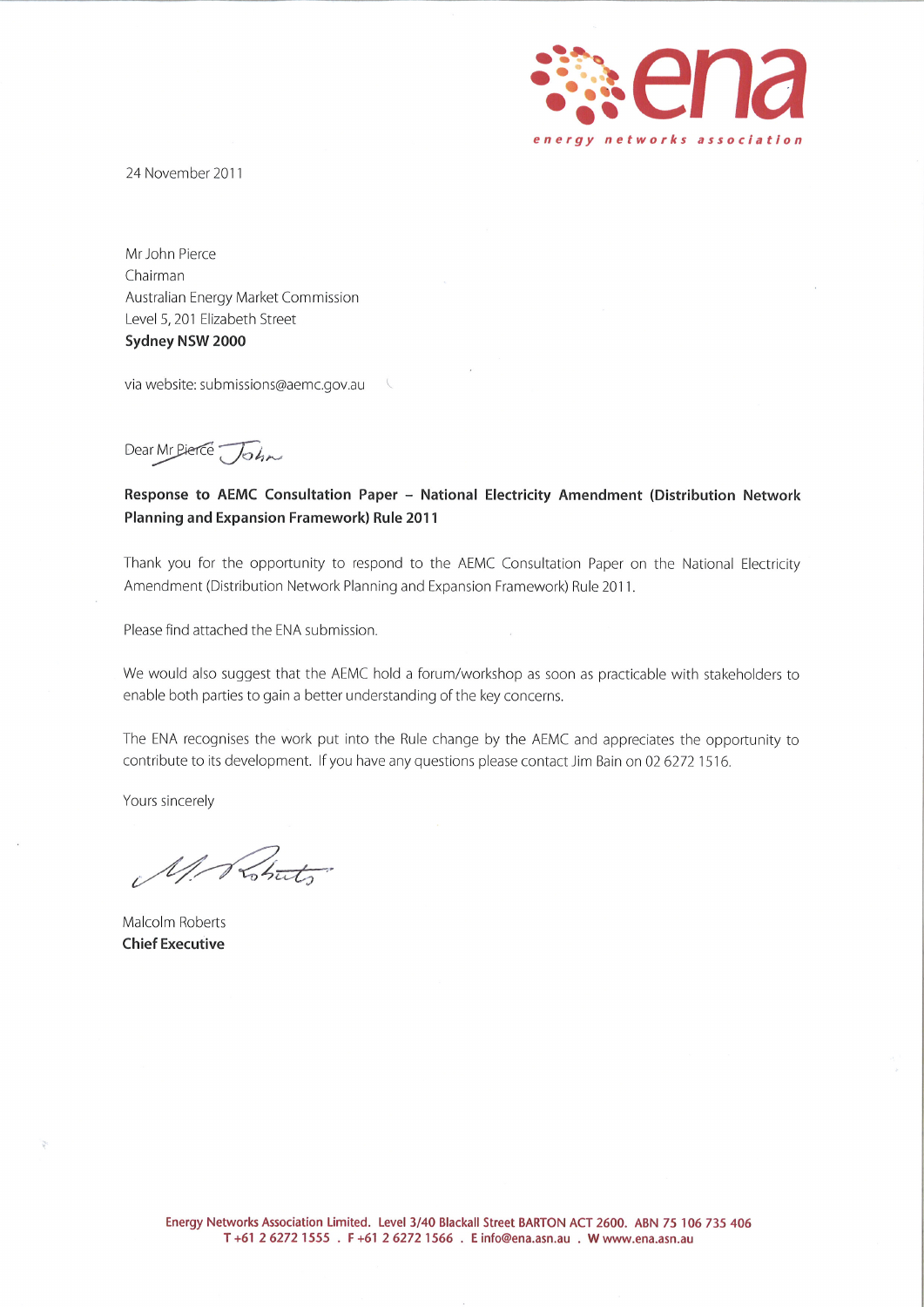

# **AEMC REVIEW OF DISTRIBUTION NETWORK PLANNING AND EXPANSION FRAMEWORK – RULE CHANGE**

**ENA Submission**

# **24 November 2011**

### **Key Messages**

The ENA is concerned that the AEMC's proposals will not be materially effective in increasing the level of Demand Side Participation in the National Electricity Market (NEM) and will result in a disproportionate regulatory burden on Distribution Network Service Providers (DNSPs) and costs to customers through:

- The potential for duplication of network planning and expansion requirements at both a National and State or Territory level;
- The proposal to the Regulatory Investment Test for Transmission (RIT‐T) for all joint planning projects even where such developments involve minimal transmission network involvement, and are undertaken to service distribution requirements;
- The prescriptive nature of the proposed Demand Side Engagement Strategy and aspects of its implementation, particularly the Demand Side Engagement Database;
- Applying the Regulatory Investment Test for Distribution (RIT‐D) to the "most expensive" option, which would capture all but the smallest distribution projects;
- The overall complexity of the proposed RIT-D process, which would introduce unacceptable delays in the provision of infrastructure and become the subject of compliance enforcement and potential dispute; and
- Aspects of the Specification Threshold Test (STT) need clarification, particularly the AEMC's intention for certain projects to be fast tracked through the RIT‐D and whether this intention has flowed through to the Rules. A failure to do this may lead to unnecessary disputes and protracted disagreements with the AER.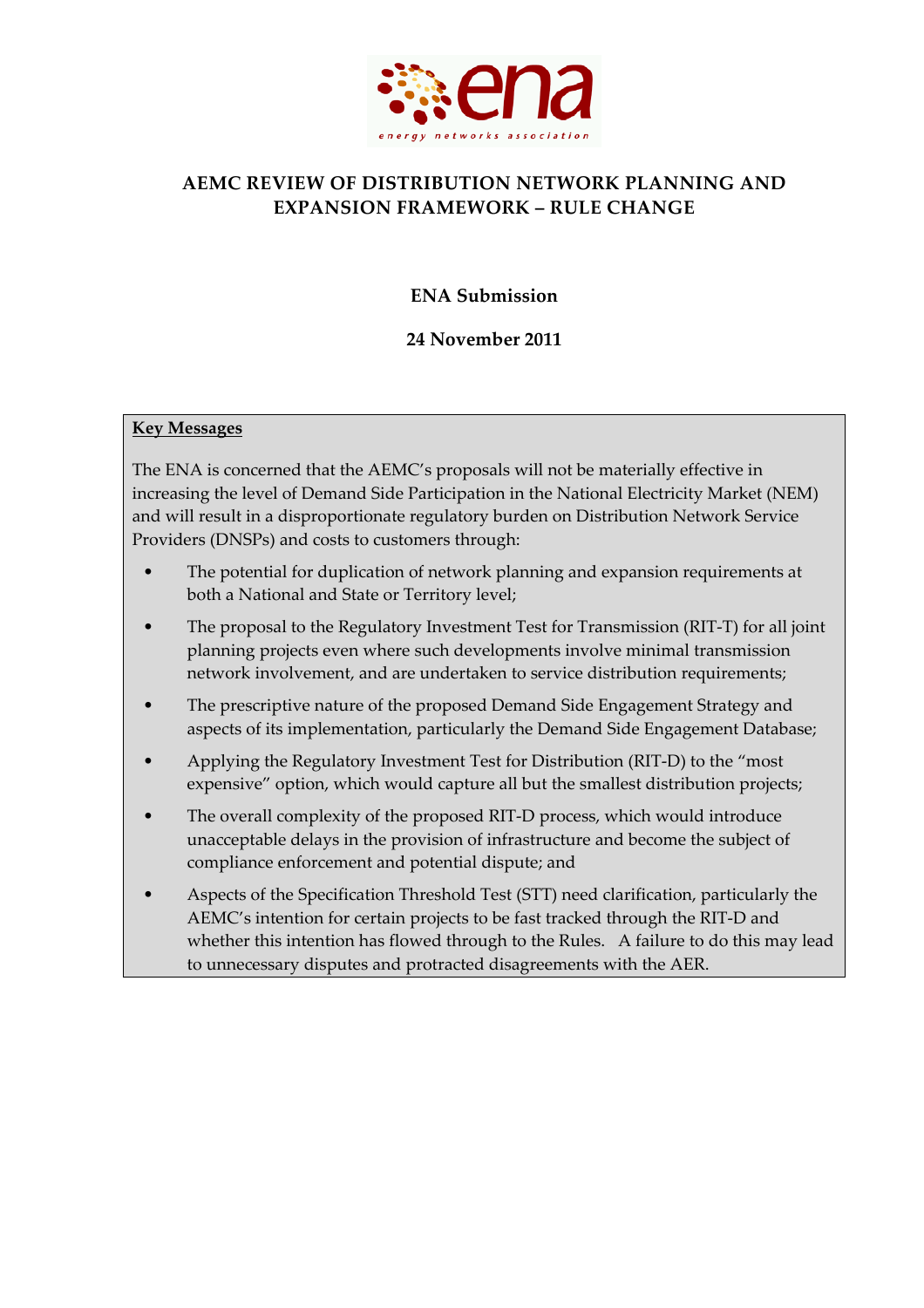

# **Contents**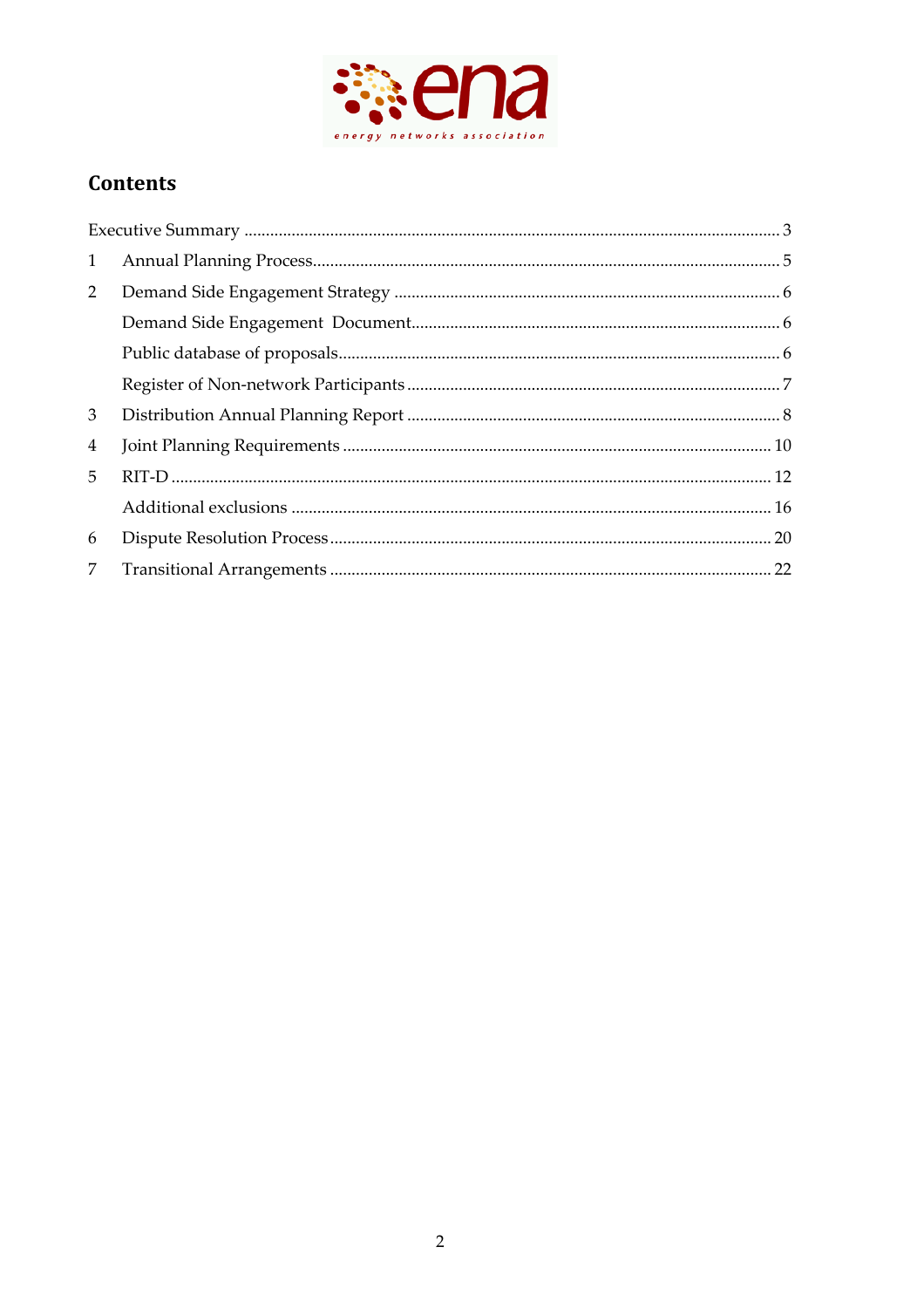

# **Executive Summary**

The Energy Networks Association (ENA) is pleased to have this opportunity to respond to the Australian Energy Market Commission's (AEMC) Consultation Paper on the Rule change for a National Framework for Electricity Distribution Network Planning and Expansion.

The ENA is the peak national body for Australia's energy networks, which provide the vital link between gas and electricity producers and consumers. The ENA represents gas distribution and electricity network businesses on economic, technical and safety regulation and national energy policy issues.

Energy network businesses deliver electricity and gas to over 13.5 million customers, employ more than 40,000 people and contribute approximately 1.25 per cent to Australia's gross domestic product. Energy is delivered across Australia through approximately 48,000 km of transmission lines, 800,000 kilometres of electricity distribution lines and 81,000 kilometres of gas distribution pipelines. Energy network businesses are valued at more than \$60 billion and annually undertake investment of more than \$6 billion in network operations, reinforcement, expansions and greenfields extensions.

Although this submission outlines the ENA's concerns with the proposed Draft Rules, the ENA is generally supportive of the intent of the policy review by the AEMC in the area of Network Planning and Expansion. The proposed Rule Change must ensure that the options analysis that underlies the investment decision by network companies, treats supply‐side and non‐network initiatives in a balanced manner so as to produce an optimal outcome that meets the National Electricity Objective.

The drivers, project volumes and lead‐times for investment differ markedly between Transmission Network Service Providers (TNSPs) and DNSPs. These differences emphasise the importance of establishing a national framework for network planning that is tailored to the requirements of DNSPs and proponents of distribution non‐network alternatives. For example, lead-times for DNSPs are shorter than for TNSPs. The proposed Rules do not address the need for DNSPs to be able to react quickly to unforeseen network limitation due to customer load growth or coming and goings. The ENA therefore does not believe that a suitable framework can be established for distribution in circumstances where the underlying premise is an alignment of the transmission and distribution frameworks.

The ENA and its members have been heavily involved in the AEMC's review into the arrangements for distribution planning and expansion and this submission complements previous submissions.

The major areas in the Consultation Paper which are of concern to the ENA are as follows:

The potential for duplication of network planning and expansion requirements at both a N+ational and State or Territory level;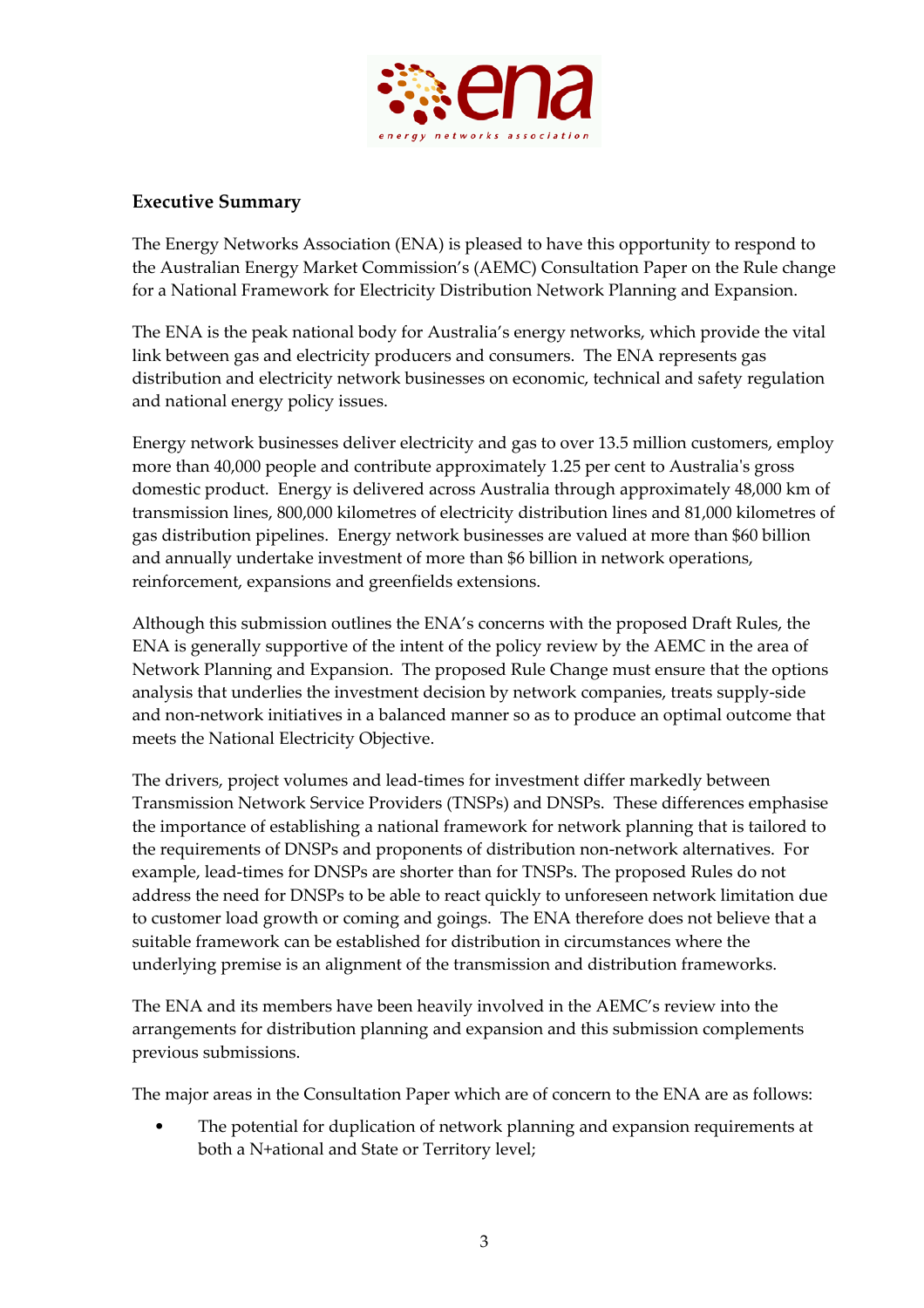

- The AEMC's proposal to employ the RIT-T test for all joint planning projects, even where such developments involve minimal transmission network investment, and are undertaken to service distribution requirements;
- The prescriptive nature of the proposed Demand Side Engagement Strategy and aspects of its implementation;
- Applying the RIT-D threshold to "the most expensive option which is technically and economically feasible" will lead to almost every distribution investment being subject to the RIT‐D;
- The overall complexity of the proposed RIT-D process, which would introduce unacceptable delays in the provision of infrastructure and become the subject of compliance enforcement and potential dispute; and
- Aspects of the Specification Threshold Test (STT) need clarification, particularly as to what projects are envisaged to be fast tracked. A failure to do this may lead to unnecessary disputes and protracted disagreements with the AER.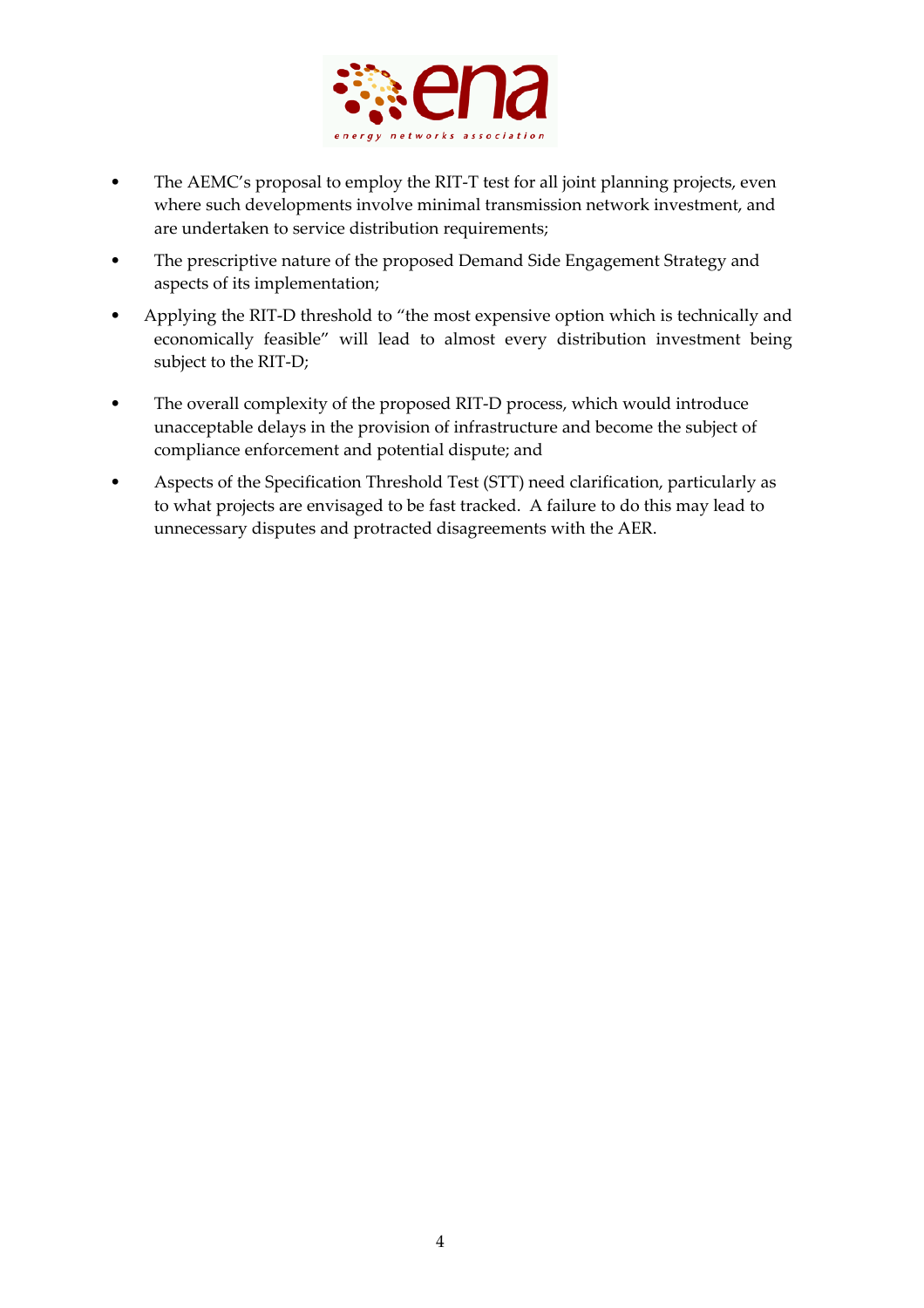

# **1 Annual Planning Process**

- 1. What are the implications of allowing each jurisdiction to determine the start date for the annual planning period?
- 2. Is it necessary to include a default start date for the annual planning period in the Rules?

The AEMC has acknowledged that the Rules currently contain a high level obligation on DNSPs to analyse the expected future operation of the distribution network over a minimum five year forward horizon and that in most cases, jurisdictional arrangements supplement this national requirement. The ENA supports the objective of creating a national annual planning process that is clearly defined, common and efficient. However, the preparation of the Distribution Annual Planning Report (DAPR) should not result in an unwarranted cost burden for DNSPs, and ultimately customers. The scope and level of detail required to be included in the DAPR should be commensurate with the value to its target audience.

However, to achieve the objective of national consistency, it is important that a clear commitment is made to remove jurisdictional requirements when the national arrangements are introduced to avoid duplication of reporting. It is not appropriate for a DNSP's distribution planning activities to be subject to regulation by more than one regulator at one time. Therefore, in the period of transition to the new Framework, careful planning will be required to ensure that DNSPs will not be required to comply simultaneously with the existing jurisdictional arrangements (which are commonly licence conditions) *and* the new Framework, which would be embodied in the Rules.

The ENA supports the proposal to allow each jurisdiction to determine the start date for the annual planning period to reflect the seasonal variability as different jurisdictions and DNSPs have different summer and winter peaks. The ENA considers that aligning planning periods nationally would not facilitate transparency, but would instead reduce the usefulness and relevancy of published information.

The ENA also notes that some DNSPs currently do not have the systems in place to produce some of the information required in the DAPR. The ENA suggests that the AEMC should consider this in relation to allowing a transitioning period for DNSPs to put in place many of the new systems that will be required.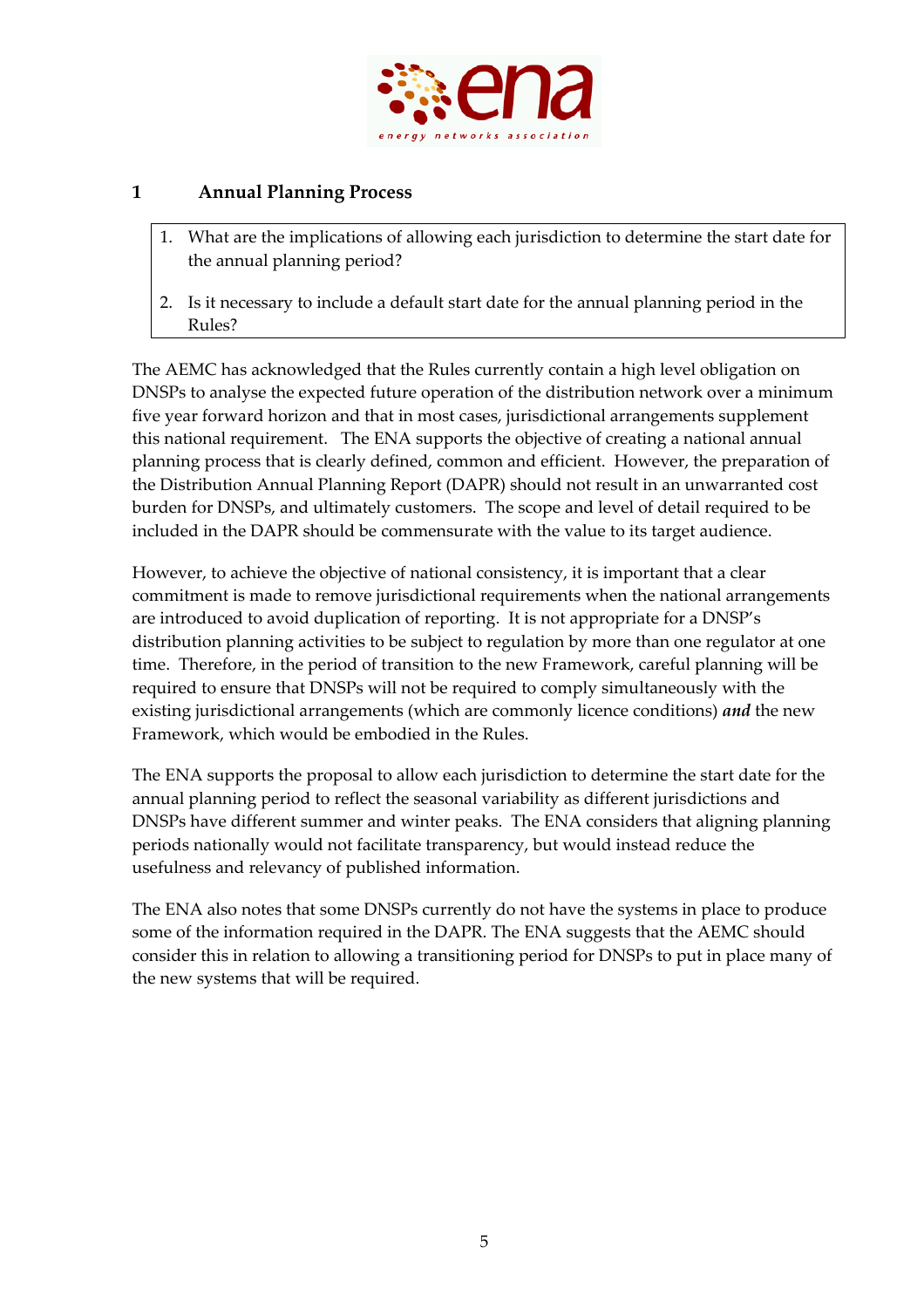

# **2 Demand Side Engagement Strategy**

- 1. To what extent would potential investors, non‐network providers and any other interested parties find the information provided by the proposed Demand Side Engagement Strategy (specifically the Demand Side Engagement document, the database of non‐network proposals / case studies and the Demand Side Engagement register) useful?
- 2. To what extent would DNSPs incur additional costs in developing and maintaining the various components of the proposed Demand Side Engagement Strategy?

The ENA's view remains that the most effective way to improve non-network alternatives is through clear and appropriate incentives rather than prescriptive process requirements.

The ENA queries the definition of Demand Side Engagement Register in Chapter 10 as it does not make any reference to the Register and is therefore incomplete. The ENA also suggests that the following amendment to clause 5.6.2AA(p) would help clarity when the Demand Side Engagement Register would be required to take effect:

*Each Distribution Network Service provider must, from the date on which it's first Demand Side Engagement document must be published under paragraph (m), establish and maintain a register (Demand Side Engagement Register) for those parties wishing to be advised of relevant developments relating to clause 5.6.2AA and clause 5.6.5CA.*

The ENA also recommends that similar to the option proposed for the DAPR, DNSPs should be able to apply for an exemption or variation to the Demand Side Engagement Strategy requirements where, due to operational or resource reasons, the cost of complying would manifestly exceed any benefit that may reasonably be obtained from compliance. For example, costs may include system and web development to allow external parties to register their interest together with ongoing administrative costs of maintaining and updating the database.

# *Demand Side Engagement Document*

Clause 5.6.2AA(l) requires DNSPs to 'prepare and make available' a Demand Side Engagement Document. The ENA suggests that clause 5.6.2AA(l) should be amended to read similar to clause 5.6.2AA(m) and require DNSPs to 'prepare and publish' the document as 'make available' is not defined under the Rules and may be open to different interpretations.

# *Public database of proposals*

The AEMC has proposed that DNSPs should establish a public database of proposals and case studies. The proposals and case studies to be included in the database should demonstrate and exemplify proposals received by DNSPs as well as the process with which they were assessed and considered by the DNSPs. The database should contain examples of proposals that were successful as well as those that were not.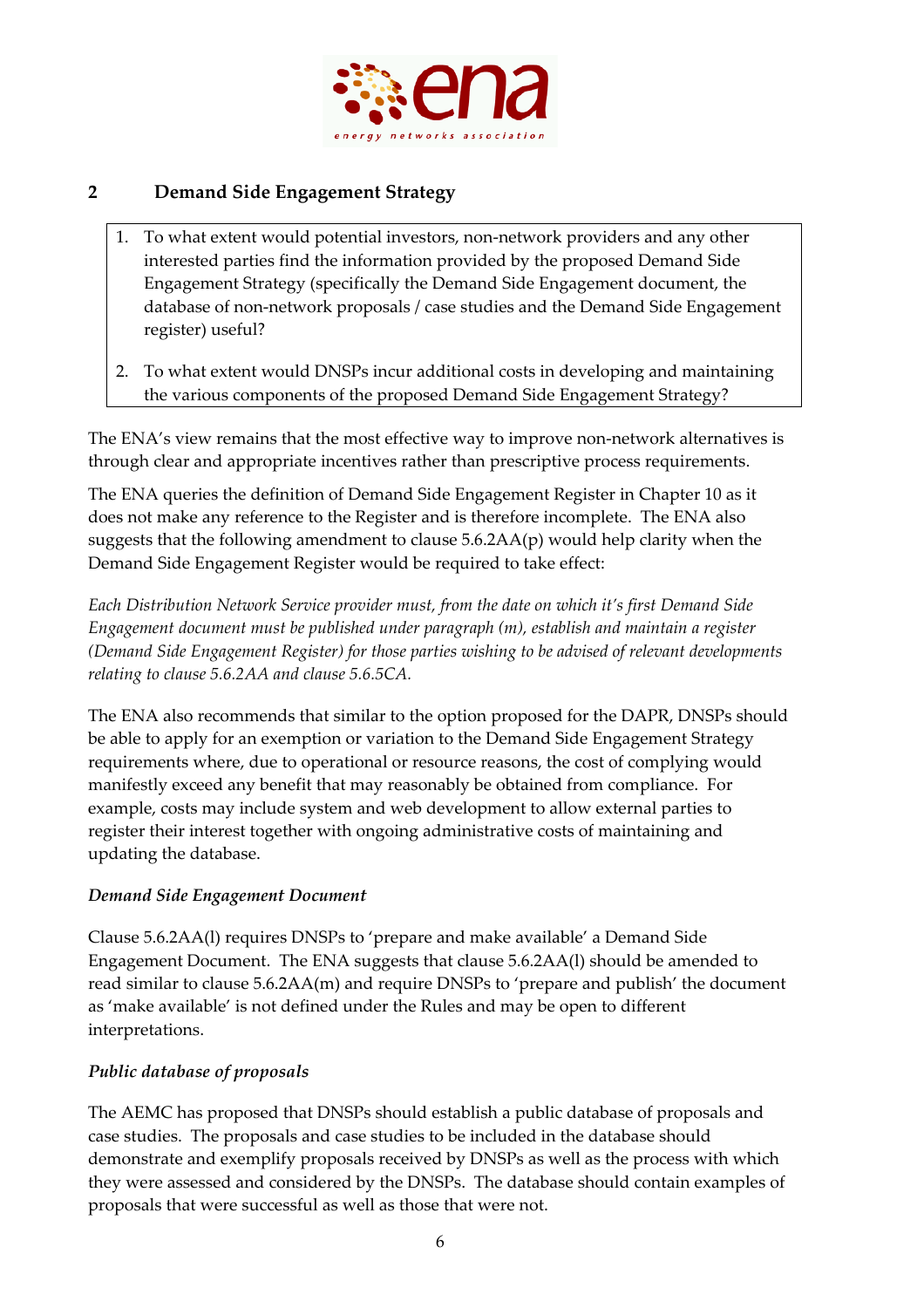

The AEMC has recognised that DNSPs should not publish any commercially sensitive information in the non‐network proposals and case studies and on this public database. The ENA believes that the necessary "sanitising" of this material will so restrict the content as to render it of very limited value to any non‐network proponent.

The ENA submits that the limited value of the database does not outweigh the cost of maintaining the database, and therefore the proposal to require distributors to maintain a database should be abandoned. The ENA believes that the requirement to publish the DAPR, Demand Side Engagement Strategy and the various documents associated with the RIT‐D process on the DNSP's website, sufficiently demonstrate DNSPs commitment to transparency and accountability.

# *Register of Non‐network Participants*

The AEMC's proposal that each DNSP in the NEM establish a register of interested parties (and that each interested party should register with each DNSP) appears to be an inefficient and costly approach to facilitating the flow of information between DNSPs and the proponents of non‐network investments.

In addition to a central repository, the ENA strongly suggests that the AEMC develop a set of eligibility criteria for non‐network proponents. Such criteria would ensure that practical solutions are proposed in an efficient and professional manner by proponents who have the necessary resources capable of providing appropriate solutions. Furthermore, it must be recognised that distributors generally have governance arrangements and policies in place which must be adhered to in the procurement of goods and services, which may conflict with the register of non-network participants.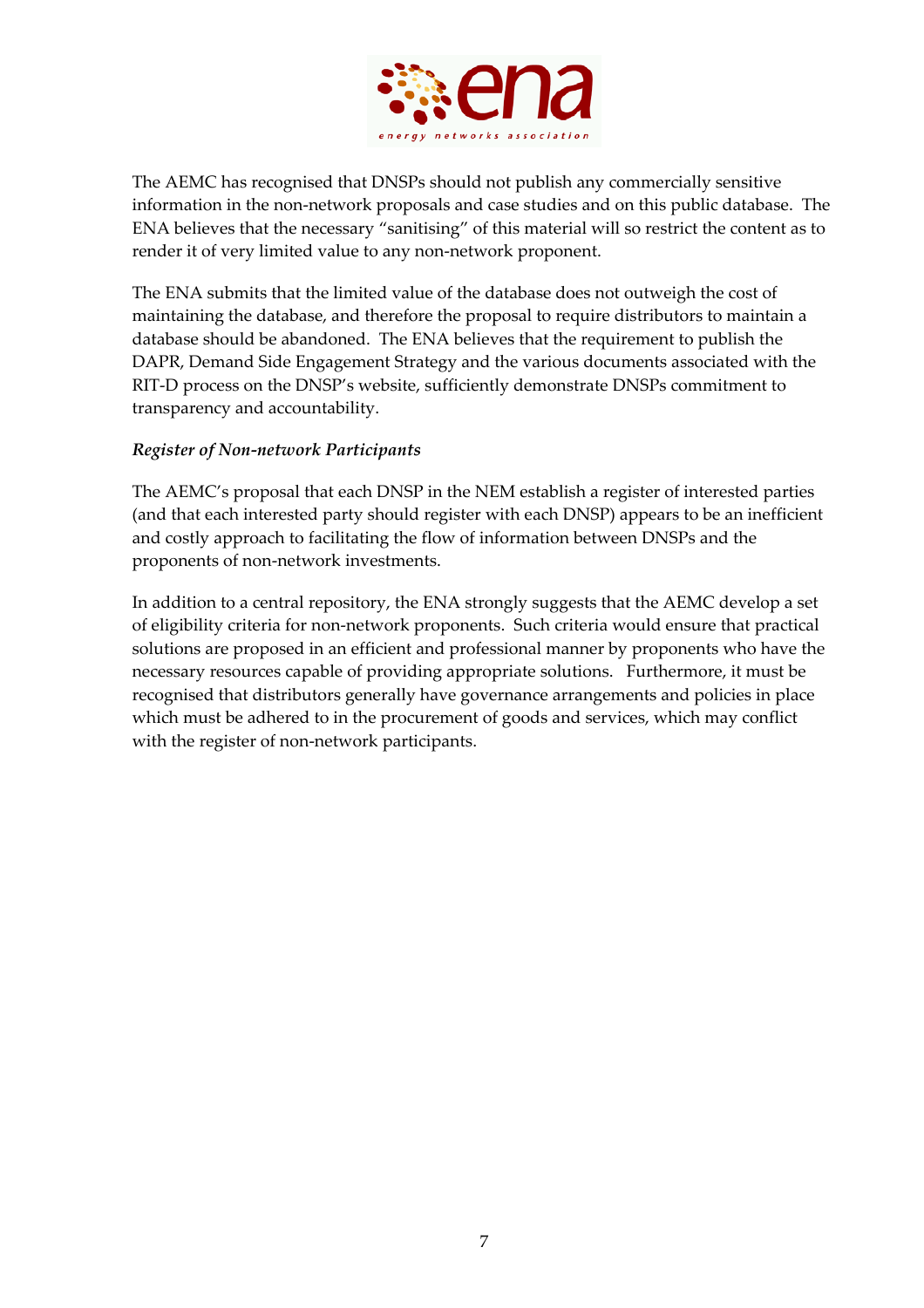

# **3 Distribution Annual Planning Report**

- 1. What are the implications (positive and negative) of providing DNSPs with the opportunity to apply for exemptions or variations to the annual reporting requirements?
- 2. Do you consider the proposed process for applying for and granting an exemption or variation to the annual reporting requirements is appropriate?
- 3. How might a DNSP demonstrate, and the AER determine, whether the costs of preparing certain reporting data would "manifestly exceed any benefit that may reasonably be obtained from reporting the relevant data in a national regime?" Is there a need to define a set of criteria to assist both parties in this assessment?
- 4. Are there any alternative solutions which may better balance the benefits of maintaining consistency across the NEM with the costs of preparing and reporting the data under a national framework?
- 5. Do DNSPs face sufficient business and regulatory drivers to ensure that they carry out appropriate planning and procedure accurate forecasts in their DAPRs?
- 6. Is there a need to consider additional measures to ensure DNSPs deliver robust, high quality DAPRs? If so, what additional measures could be put in place?

The ENA supports the proposal to provide DNSPs with the opportunity to seek exemptions or variations to the annual reporting requirement, given the scope and volume of information that Schedule 5.8 requires. However, the ENA does not support the proposed wording for the exemption where, due to operational or network characteristics, the costs of preparing data would 'manifestly exceed any benefit that may reasonably be obtained from reporting the relevant data in a national regime.' The ENA believes that it is inappropriate to include the term 'manifestly' because it is too subjective and difficult to demonstrate. As such, it may be appropriate for a set of criteria to be developed.

In relation to the process for applying for an exemption, the Rules should require the AER to:

- make and publish a draft determination on an application within a specified period (of, say, 30 business days);
- provide a reasonable period (of, say, 20 business days) for interested parties to lodge submissions on the draft decision; and
- make and publish a final determination within a specified period (of, say, 20 business days).

The ENA also questions whether all of the information required in the DAPR as detailed in proposed Schedule 5.8 is required for planning purposes. Some of the information sought in the proposed clauses<sup>1</sup> resembles that information requested by the AER in assessing a

<u> 1989 - Johann Barn, mars ar breithinn ar chuid ann an t-</u>

<sup>&</sup>lt;sup>1</sup> For example, proposed clauses S5.8(10), S5.8(11) and S5.8(13).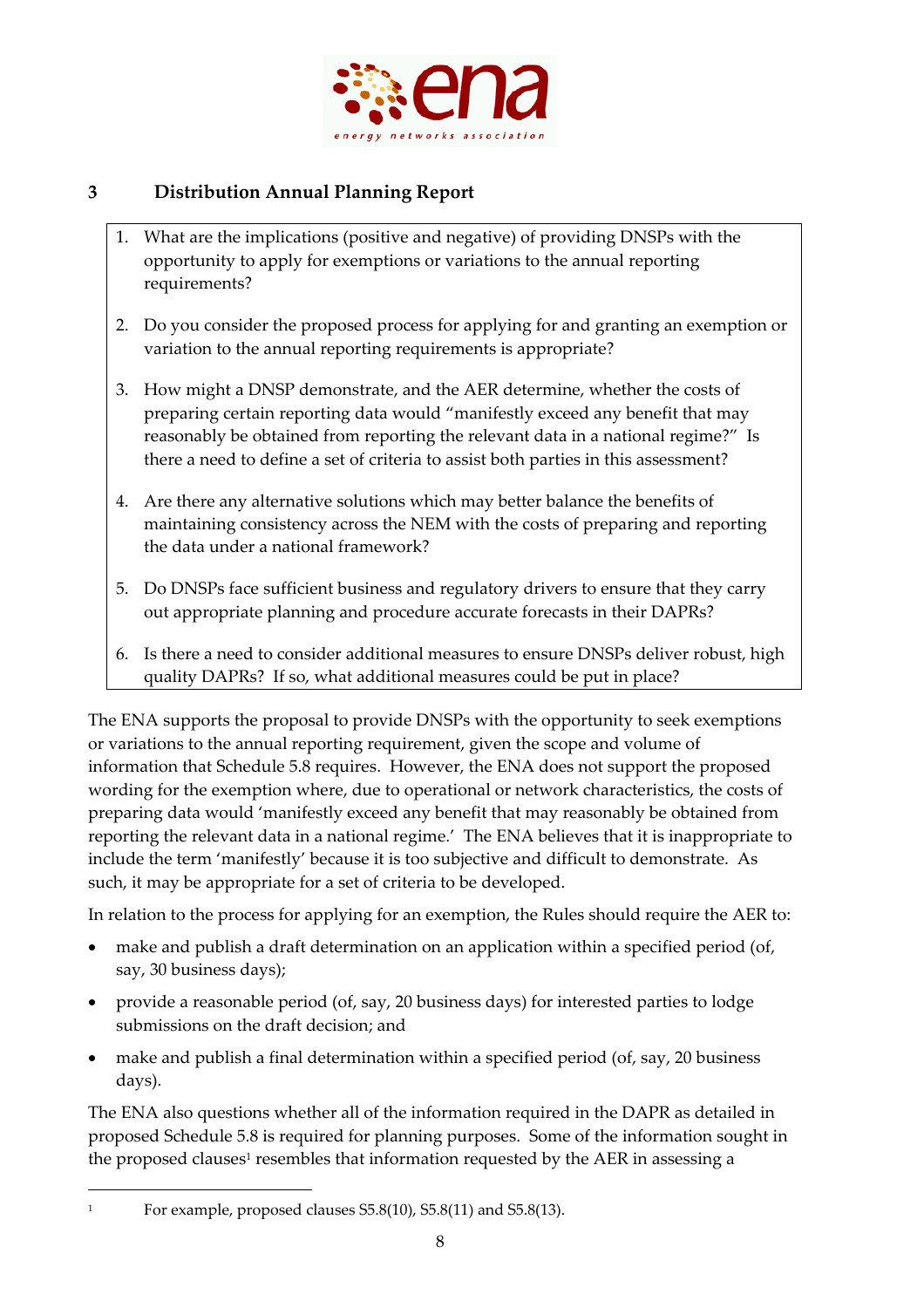

DNSP's forecast capital expenditure as part of its assessment of the Regulatory Proposal for the Regulatory Control Period. Some of the information is also similar to that which the AER was proposing to obtain from DNSPs in an annual regulatory information order for performance reporting purposes. The ENA considers that it is inappropriate for the DAPR to include information that is already requested / available via other regulatory mechanisms.

DNSPs are subject to a number of regulatory and commercial incentives to minimise expenditure. They are also exposed to financial penalties under the Service Target Performance Incentive Scheme if service standards are compromised in the pursuit of cost reductions. These complementary incentives provide strong commercial drivers for DNSPs to carry out appropriate planning and to produce accurate forecasts in their DAPRs, as it is in the DNSPs' commercial interests to ensure that an optimal level and mix of network investment and non‐network alternatives is employed to deliver network services that meet the needs and expectations of customers.

In addition to the above, it is noteworthy that the AEMC has already considered this question in its 2009 Draft Report on the Review of National Framework for Electricity Distribution Network Planning and Expansion. Page 19 of the Consultation Paper stated:

"AEMC considered that it was not appropriate to extend the proposed dispute resolution process to DNSPsʹ annual planning process and reporting on the basis that sufficient business and regulatory drivers exist to ensure that DNSPs carry out appropriate planning and produce accurate forecasts in their DAPRs."

The ENA believes that the requirement for certification of the DAPR by the Chief Executive Officer and a Director is unnecessary and onerous given the scope of the certification (including its extension to compliance with all of the DNSPʹs policies) and the fact that compliance with other aspects of the Rules is not required to be certified. It is suggested that certification by the Chief Operating Officer and or a relevant General Manager would be appropriate.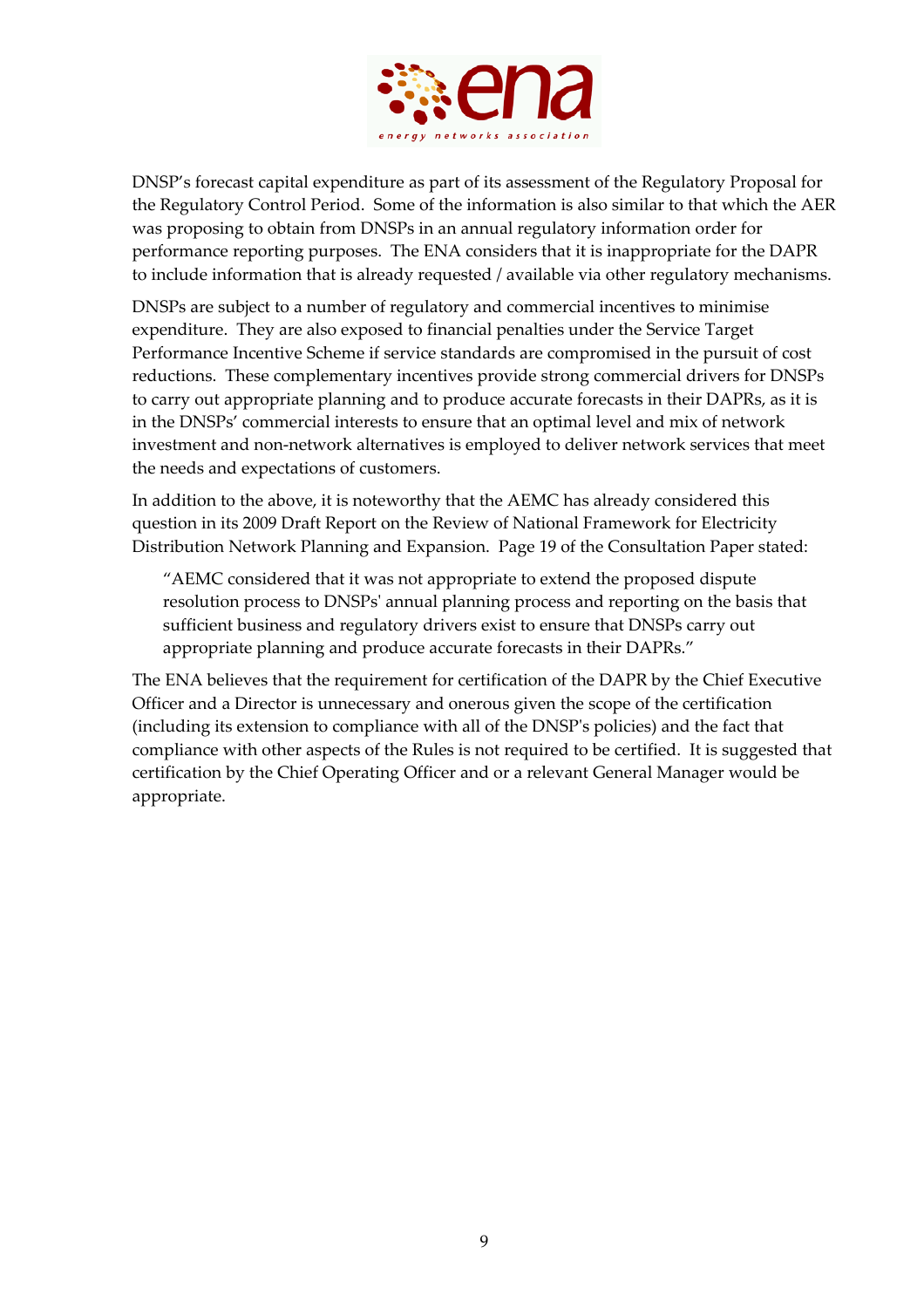

# **4 Joint Planning Requirements**

- 1. Do you consider the proposed Rule is appropriate and sufficient in clarifying the arrangements for joint planning between DNSPs and TNSPs?
- 2. In what circumstances would DNSPs be required to undertake joint planning with other DNSPs?
- 3. Do you consider the proposed Rule is appropriate and sufficient in clarifying the arrangements for joint planning between DNSPs?

Clause 5.6.5CB(a)(4) suggests that where the need for a proposed augmentation of the DNSP's network has been identified through the joint planning process, the RIT‐D should not be performed. Unlike clause 5.6.5CB(a)(3), clause 5.5.5CB(a)(4) does not explicitly state that RIT‐T should be performed instead.

Existing clause 5.6.2(e2) suggests under these circumstances, the Regulatory Test should be performed by the DNSP. The ENA suggests that clause 5.6.5CB(a)(4) should be clarified such that where the network constraint is primarily a distribution one, the RIT‐D should be performed where the preferred solution is a distribution solution rather than a transmission solution (even though a transmission solution may be an option). The RIT‐T should only be performed in circumstances where the preferred solution to address a distribution constraint is a transmission solution.

Similarly, if a RIT‐T is to be performed to primarily address a distribution constraint, would this assessment need to be performed by the TNSP or the DNSP? If the intent is that the DNSP is required to perform this function, this will mean DNSPs will have to develop systems to enable it to perform both RIT‐D and RIT‐T assessments and the documentation associated with both tests.

The ENA advises that there are circumstances where joint planning is multi-dimensional and the preferred solution is a combination of both DNSPs and TNSPs with a multitude of network owners. The ENA suggests that a straight application of the RIT‐T is inappropriate in these circumstances.

Investments identified through the joint planning process between TNSPs and DNSPs in the great majority of instances will not have material market effects. These investments will involve the following classes of equipment:

- Distribution assets;
- Transmission connection assets; and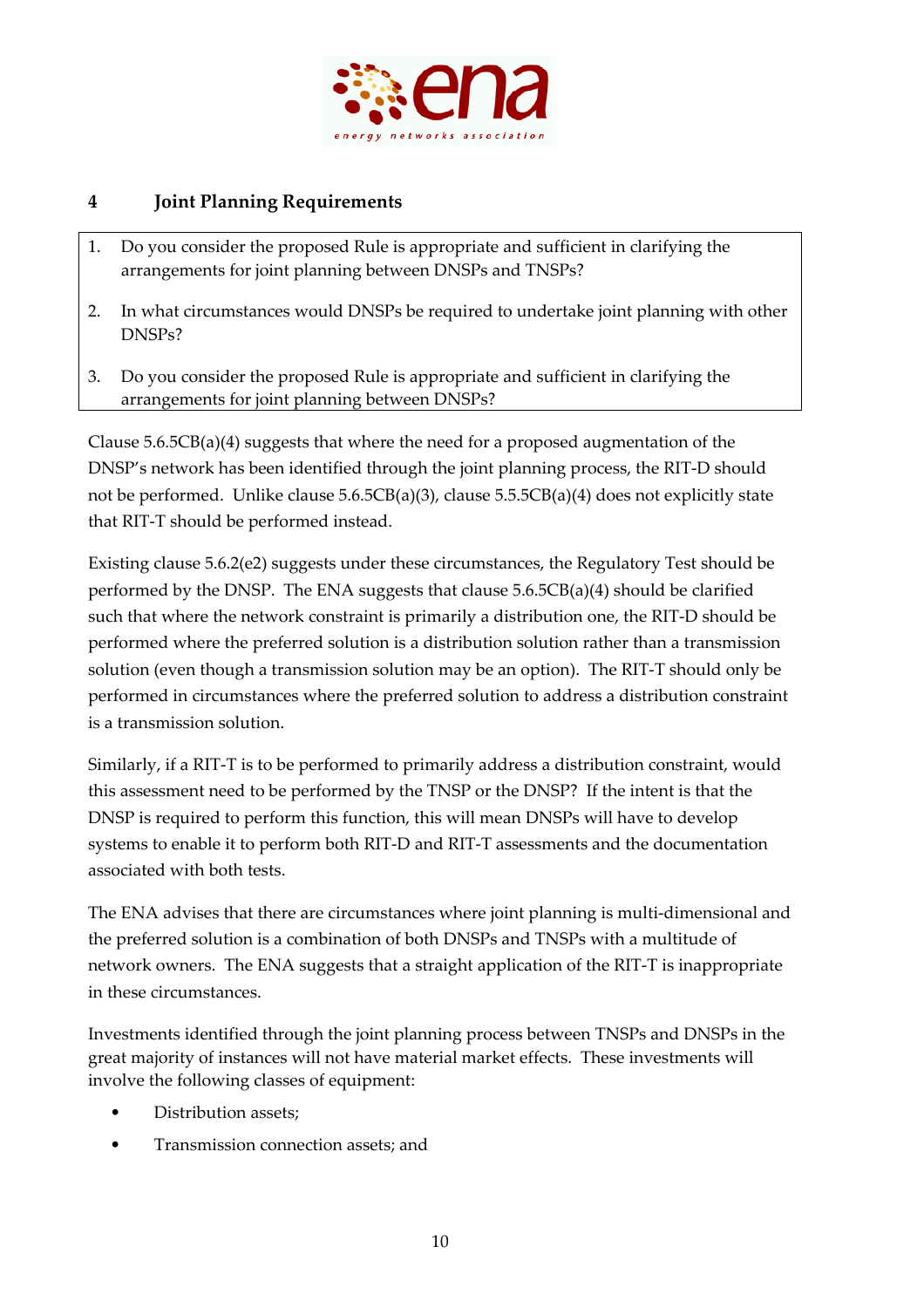

• Transmission investments required to ensure that a distribution network meets the minimum power system security and reliability standards or to replace distribution assets.

Only for the latter (and least frequently needed) of these investment categories, is there ever likely to be a material market effect through the reinforcement of the interconnected transmission network.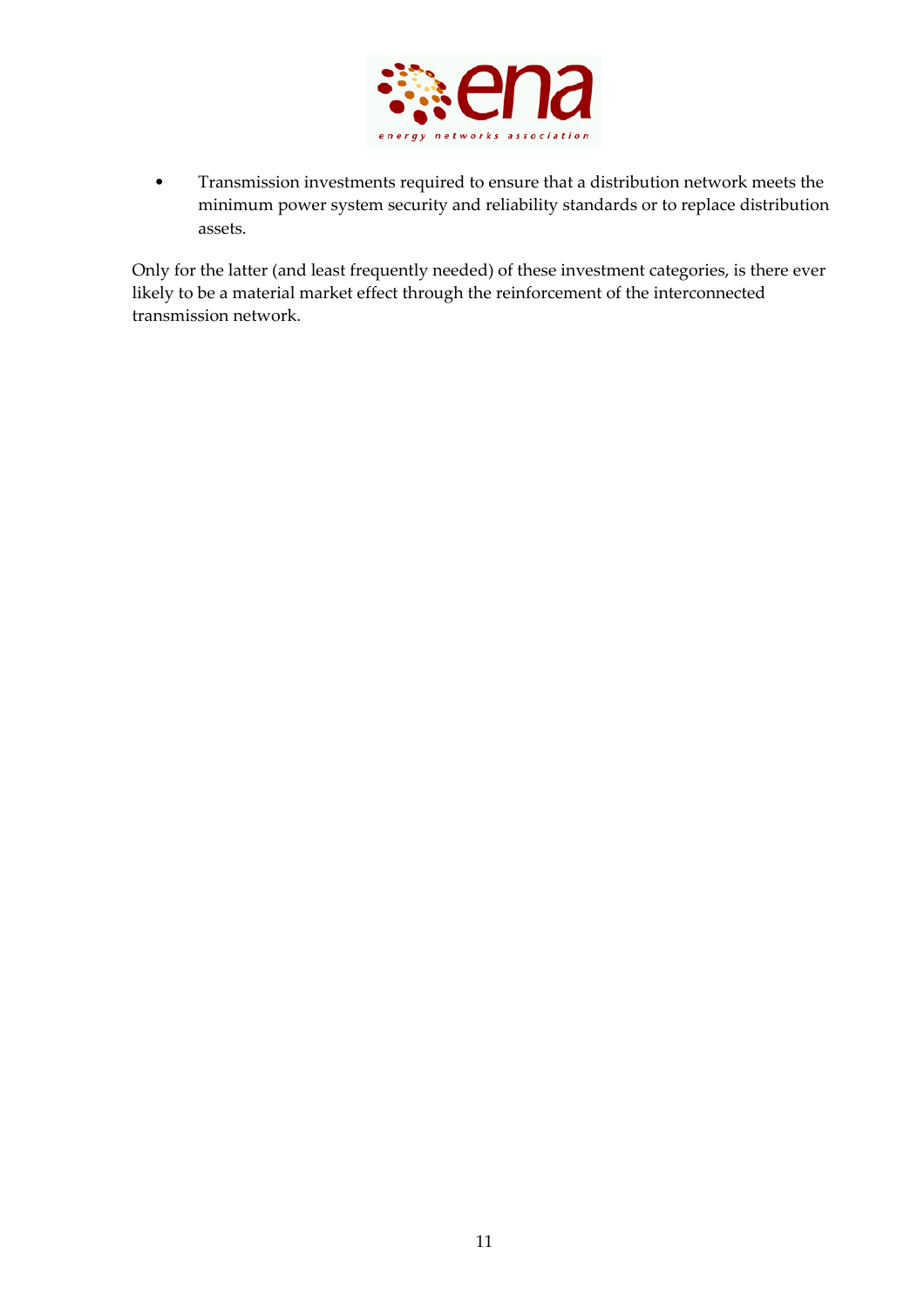

# **5 RIT‐D**

- 1. Do you consider the proposed RIT‐D design parameters are likely to work together to provide an effective decision making framework for DNSPs, consistent with the NEO?
- 2. Do you consider it is necessary to provide the AER with additional powers to (1) review a DNSPs policies and procedures with regard to the consideration of non‐ network alternatives and (2) audit projects which have been identified by DNSPs as not meeting the threshold for the RIT‐D?
- 3. Should the AER be required to publish a separate annual report detailing the results of any audit undertaken in the proceeding 12 months?

The ENA has reviewed the RIT-D from 3 perspectives:

- electricity pricing pressures ‐ customers should not have to bear undue network planning costs created by ambiguity in the RIT‐D;
- the more convoluted and ambiguous the new assessment framework is, the more effort and cost will be expended to undertake the required assessments;
- community and environment, which networks must integrate with, and to which DNSPs are accountable. To the extent that the assessment framework is divorced from these factors, the more difficult it is for DNSPs to manage broader community expectations. Hence the likelihood disputes will increase.

Of particular concern to the ENA from the RIT‐D proposed changes:

- increased administratively onerous requirements for assessment of projects including increased audits of projects and increased range of parties and matters that are able to dispute RIT‐D assessments. The proposed changes will increase the end cost to consumers, thereby failing to address the price component of the NEO.
- the term 'consult' is used throughout the RIT-D and may be subject to different interpretations as to what is actually required by the term. For example, consulting under  $5.6.6AB(g)$  may be different as to what form of consultation is required under clause  $5.6.6AB(p)$  and it may be interpreted differently by DNSPs. This outcome would not be consistent with the principle of seeking consistency across the market participants. The ENA suggests that the term 'consult' should be defined under Chapter 10, particularly to avoid unnecessary disputes.
- the proposal that the RIT-D threshold be applied to "the most expensive option which is technically and economically feasible". Such terminology will potentially lead to almost every distribution investment being subject to the RIT‐D.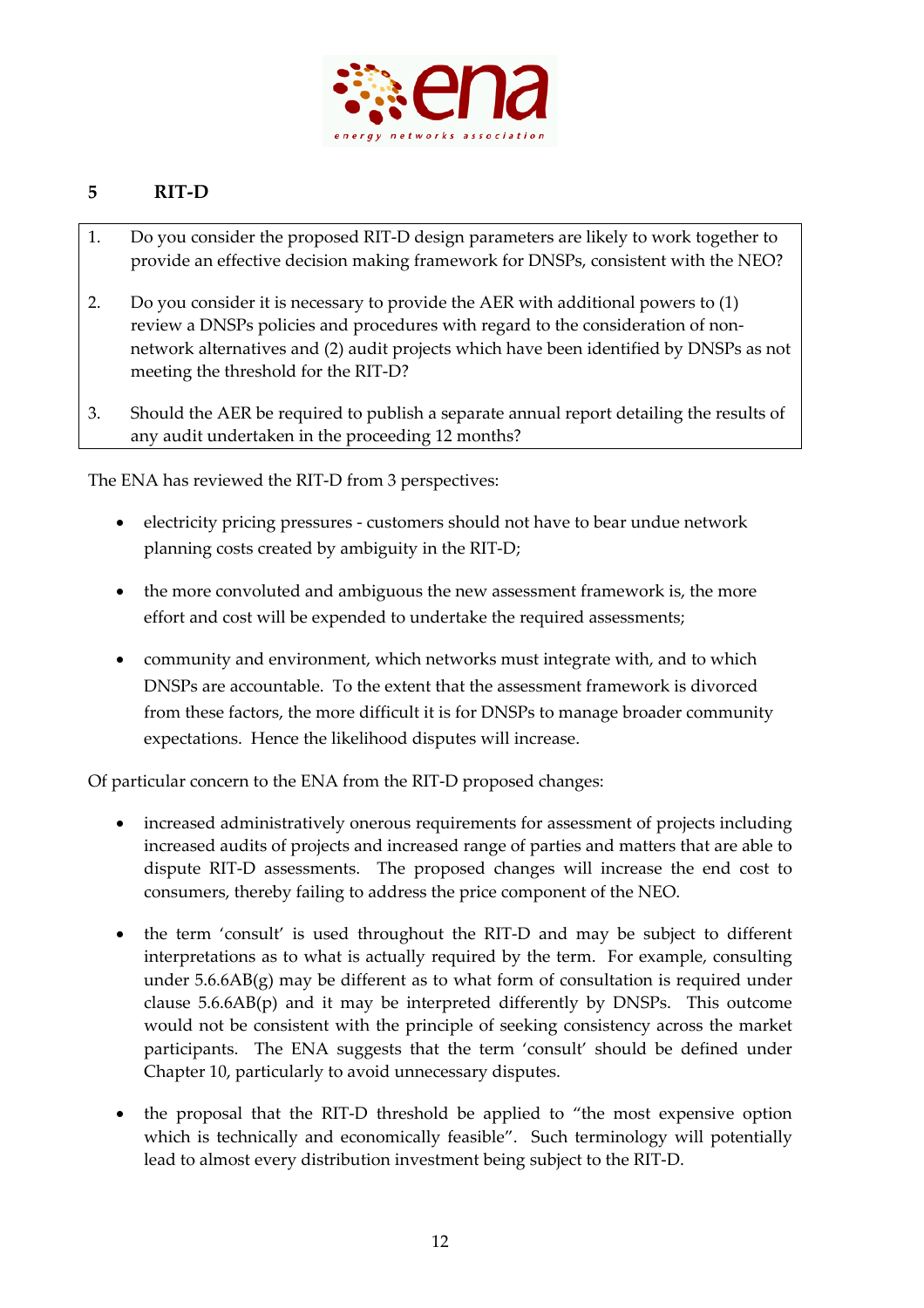

Whereas the application of the RIT‐T to the most expensive transmission option would be unlikely to significantly increase the number of eligible projects, this is not the case with distribution networks. Unless amended, this provision has the potential to capture many thousands of projects across the NEM and create an unsupportable burden on DNSP resources. Two everyday situations illustrate why this would take place:

o One of the most common situations a DNSP faces in augmenting supply to a local area involves a choice of whether to reinforce the existing HV network, or establish a new zone substation to support the existing network. Both options would always be technically and economically feasible and ordinarily the least cost alternative would be chosen.

A zone substation represents a significant investment which would always exceed the proposed threshold for the RIT‐D. It follows that every proposal to extend or augment the HV network, no matter how minor, would then be subject to the RIT-D, since a zone substation alternative would exist.

o DNSPs are frequently faced with a decision to extend the network at all voltages using overhead lines or underground cable circuits. Both options would ordinarily be considered technically and economically feasible and the DNSP would ordinarily construct the cheaper overhead option unless circumstances dictated otherwise.

The cost of an underground investment is usually in the order of 2.5 to 10 times that of the overhead option. As an underground option will always exist, the RIT‐D investment threshold has effectively been lowered by an order of magnitude, to include a very large number of minor overhead line projects.

# **Clause 5.6.5CA ‐ Principles & AER Guidelines**

# Clause 5.6.5CA(b)

Recommendation 13 of the AEMC's 2009 Final Report states that the purpose of the RIT‐D is to identify the preferred option which would be the credible option which maximises the present value of net economic benefit to all those who *distribute* electricity in the market. Clause 5.6.5CA(b) of the Draft Rules states that the purpose of the RIT‐D is to identify the credible option that maximises the present value of the net economic benefit to all those who *produce, consume and transport* electricity. The ENA questions the departure from the original drafting and requests that the reasons for this policy departure be made clear as this goes to the core of the RIT‐D framework.

# Clause  $5.6.5CA(c)(4)$

Clause  $5.6.5CA(c)(4)$  requires DNSPs to consider the value of customer reliability (VCR) when assessing market benefits. AEMO is currently consulting on VCR for TNSPs. The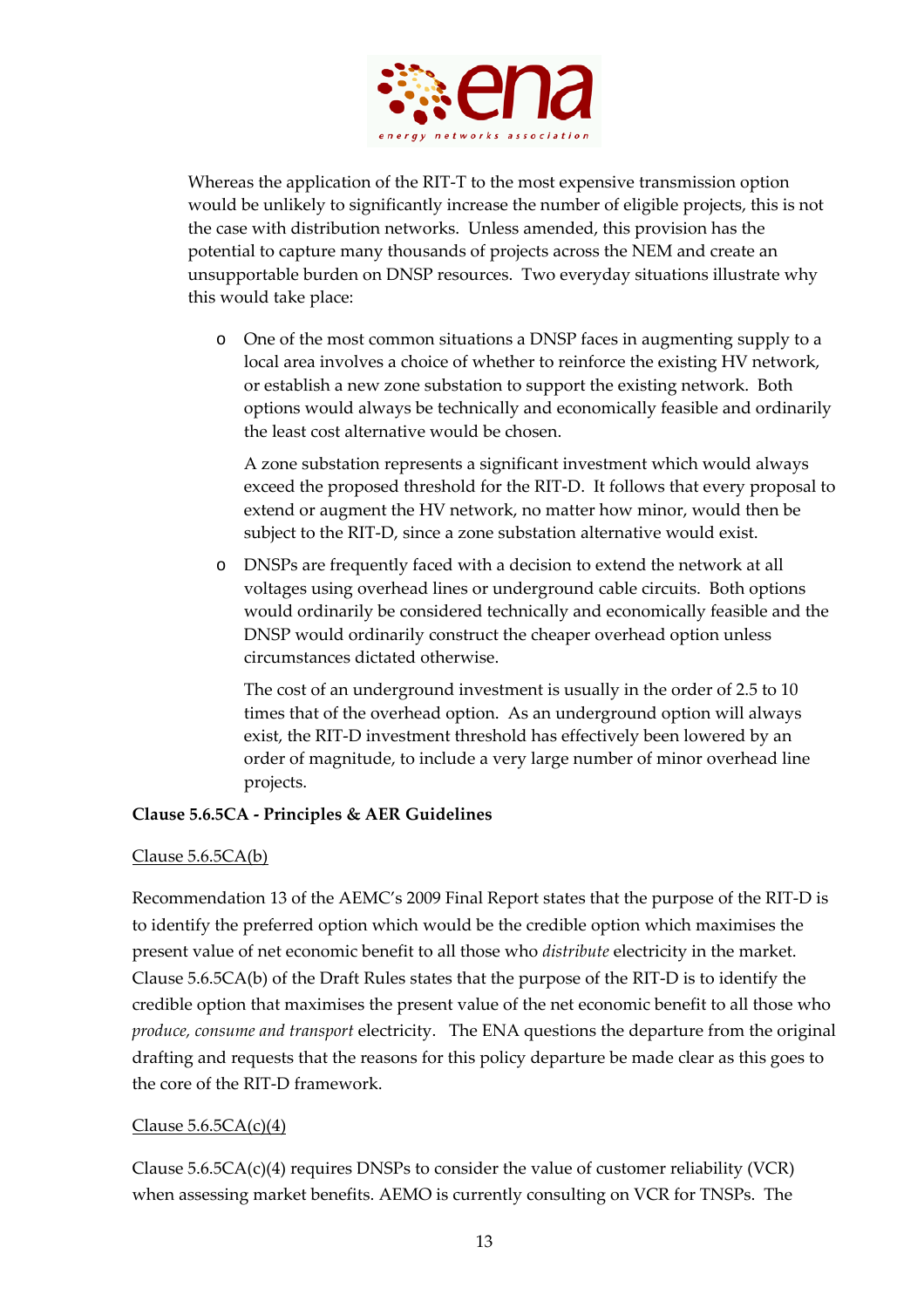

AEMC should make a recommendation that AEMO undertake a similar consultation for DNSPs so that the classes of market benefits that could be delivered by the credible option under clause 5.6.5CA(4) may be better calculated.

# Clause  $5.6.5CA(c)(6)(iv)$ , (7)

The ENA believes that further clarity is required as to how non-financial costs are to be considered in undertaking the RIT‐D. Clarification will assist DNSPs in dealing with the increasing number of community disputes around the scope of costs, and non‐financial costs specifically. The ENA suggests that the AEMC include a 'for the avoidance of doubt' provision to this affect at the end of paragraph (6), or to propose an amendment to paragraph (9) (which would arguably exclude 'non‐financial' costs in any case).

### Clause  $5.6.5CA(c)(7)$

Clause  $5.6.5CA(c)(7)$  requires a DNSP to include a quantification of all classes of cost set out in paragraph (6) unless it can provide reasons as to why a particular class of cost 'is not expected to apply'. The ENA considers that this wording is unclear and suggests that it be replaced with a reference to the 'materiality' of the class of cost, in line with the wording of the corresponding provisions for the RIT-T (clause  $5.6.5B(c)(5)$  and  $(6)$ ).

# Clause  $5.6.5CA(c)(9)$

The ENA suggests that the term 'may not' is ambiguous and should be amended to 'will not'. Such an amendment may prevent unnecessary disputes being raised. The ENA also notes that clause 5.6.5CA(c)(9) also allows market benefits or costs to 'Market Customers' to be included in any analysis under the RIT‐D, unlike the corresponding provision in relation to the RIT-T ( $cl.5.6.5B(c)(9)$ ). The ENA queries whether there is a reason why this might be the case, and would it be practical for a DNSP to consider these benefits.

#### **Clause 5.6.5CB ‐ Exemptions**

#### Clause  $5.6.5CB(a)(2)$

As discussed above, the ENA has serious concerns with clause  $5.6.5CB(a)(2)$  and the requirement that the RIT‐D cost threshold be applied to the *most expensive* technically and economically feasible option. The ENA believes this is inconsistent with the intention of having a cost threshold that attempts to address the currently disproportionate regulatory burden on DNSPs.

The ENA is concerned that the proposed approach would result in increased regulatory burden on DNSPs because: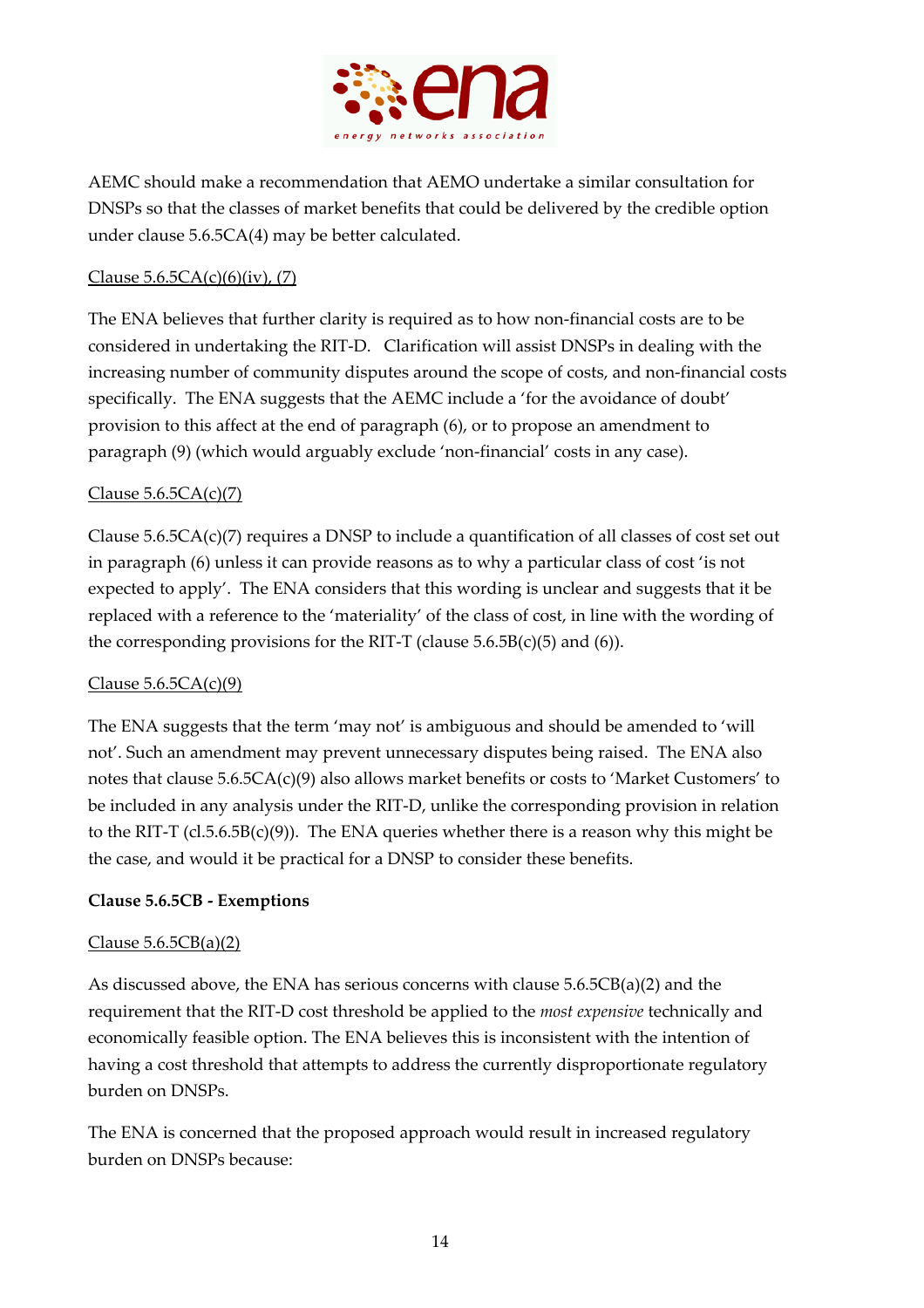

- 1. 'Technically and economically feasible' can be broadly interpreted and will capture a range of possible options, increasing the likelihood of the most expensive option being above \$5 million; and
- 2. Importing RIT‐T terminology such as 'technically and economically feasible" effectively mandates a requirement for a preliminary "mini least cost regulatory investment test" prior to the STT stage. The NPV assessment would require the business to form an expectation as to the costs and benefits of the technically feasible options (of which there will be many) – indeed this is required by the AER's RIT‐T Application Guidelines. The ENA notes that the typical distribution network constraint has many more options to assess than the typical transmission network constraint.

The ENA submits that it is not appropriate to employ the RIT‐T threshold to RIT‐D and suggests that the AEMC consider the following change to 5.6.5CB(a)(2):

*"A Distribution Network Service Provider must apply the regulatory investment test for distribution to a proposed distribution investment except in circumstances where:*

*…the estimated capital cost of the least expensive technically feasible option that addresses the identified need is less than \$5 million (as varied in accordance with a cost threshold determination)".* 

The ENA further questions whether the \$5 million is an appropriate cost threshold.

The ENA believes that this approach will better meet the principle of proportionality, as set out in the AEMC's Final Report.

# Clause  $5.6.5CB(a)(6)$

The ENA is concerned that it is the intention of clause  $5.6.5CB(a)(6)$  to require RIT-D to be undertaken on new investments where there is an upgrade to the shared network to facilitate a new connection resulting in incidental augmentation or gifted asset. The ENA believes that such a requirement would result in undue delay for the connection asset customer and therefore suggests that where there is a new investment in the network associated with customer connections, and where the customer contributes a significant proportion of the costs, this investment should be exempt from the RIT‐D process.

#### Clause 5.6.5CB(a)(8)

The ENA understands that draft clause 5.6.5CB(a)(8) refers to status of replacement and refurbishment of existing assets under RIT‐D. The ENA seeks further clarification that clause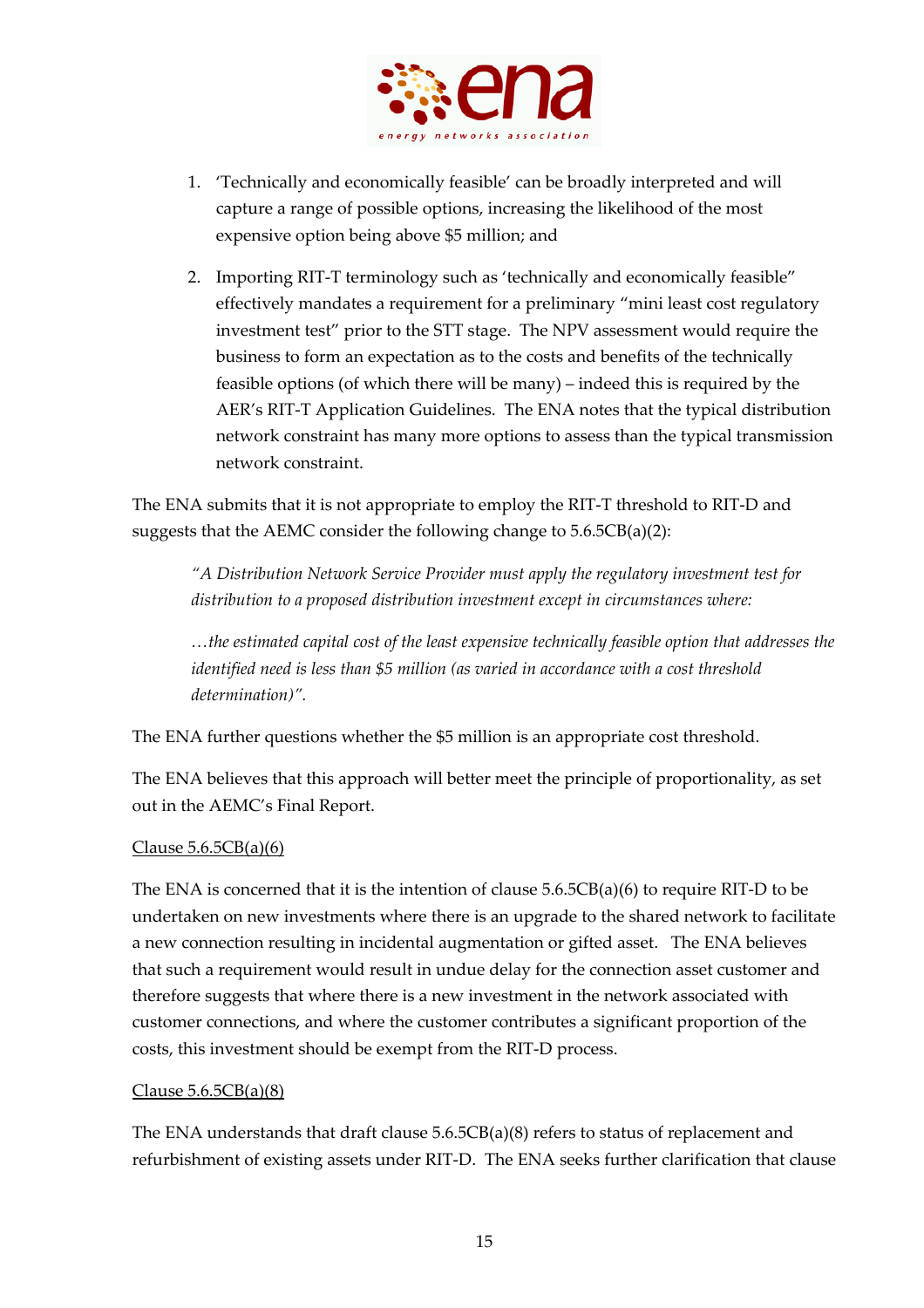

5.6.5CB(8) excludes incidental augmentation from the RIT‐D process. The ENA suggests that clause 5.6.5CB(8) be amended to the following:

*'the proposed distribution investment is related to* the refurbishment or replacement expenditure *of existing assets* and also results in an augmentation to the network…'.

The ENA is concerned that the phrase 'as allocated by the distribution network service provider in accordance with the recognised Cost Allocations Methods and any applicable AER guidelines' is ambiguous. The ENA suggests that this phrase should be amended to reflect the current wording of clause 6.15.1 '*as allocated by the Distribution Network Service Provider in accordance with the Cost Allocation Method that has been approved in respect of that provider by the AER'*.

# Clause  $5.6.5CB(c)(1)$

The ENA is concerned with the requirement of clause  $5.6.5CB(c)(1)$  and the requirement to be operational within 6 months. This timeframe to be operational for urgent and unforseen work is unrealistic and problematic, particularly given the lead times required for procurement of equipment, design and construction. Rather than prescribe a more appropriate timeframe, urgent and unforseen work should fall within the exemptions framework.

# Clause 5.6.5CB(f)

The ENA seeks clarification if the AER review is in relation to a DNSP's Demand Side Engagement Strategy or a non‐network option under the Specification Threshold Test stage of RIT‐D.

# Clause  $5.6.5CB(g)$

The ENA suggests that it is unclear why the AER would be required to audit a DNSP's consideration of non‐network alternatives. If it is retained, The ENA submits that the AEMC or AER clarify what will be considered 'adequate consideration of non‐network solutions'. This requirement is open to interpretation which is inappropriate where an audit against the requirement is undertaken.

# **Additional exclusions**

The ENA also advocates the exclusion of other classes of distribution investment from the scope of the RIT‐D, as follows:

- Support services such as IT and communications equipment. Such expenditure is not associated with the expansion of the network to meet demand and therefore there would be no benefit to seeking alternative options.
- "S Factor" proposals. These are projects which are initiated to improve the reliability of the network. These projects are essentially self-funding, and would be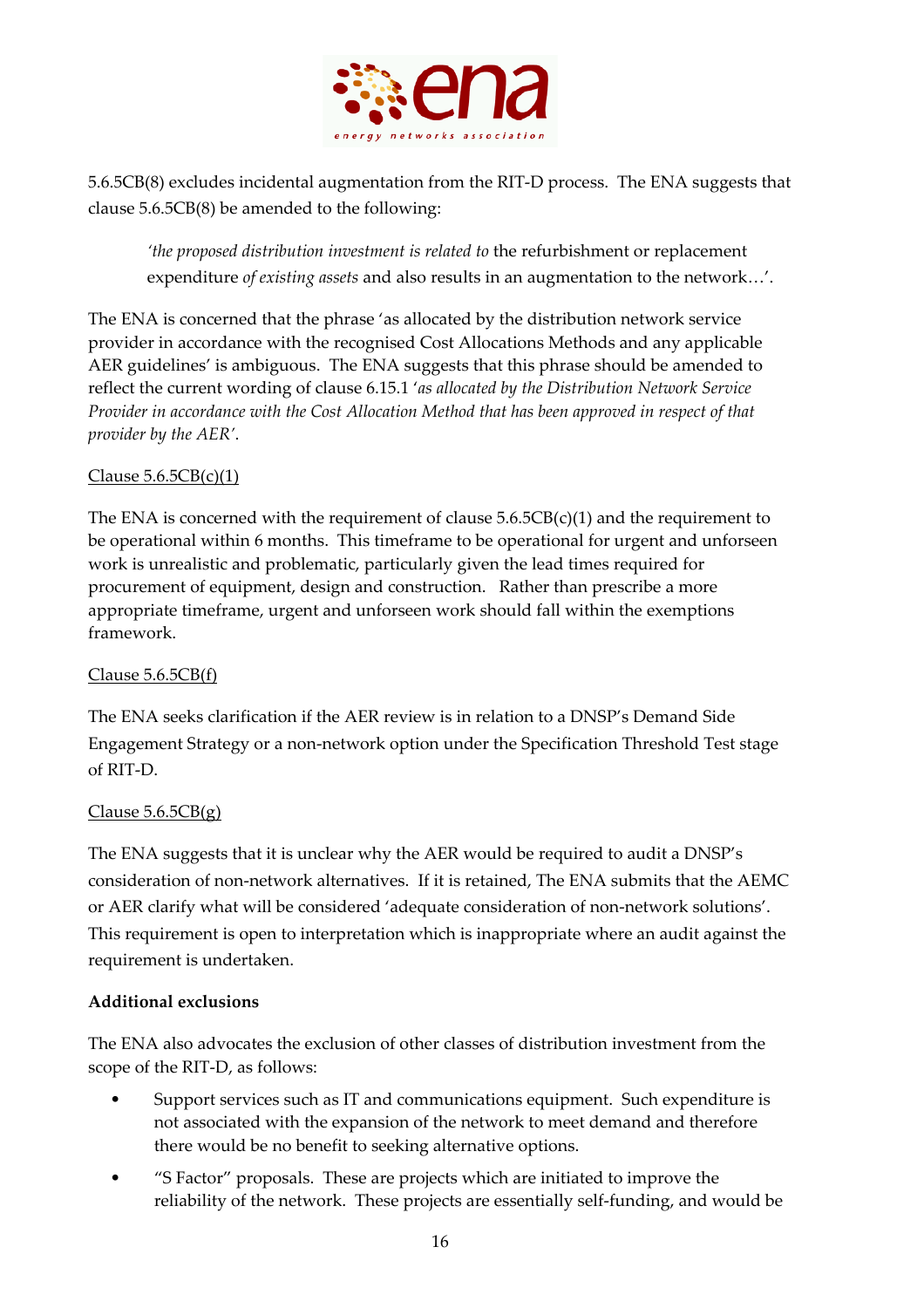

assessed on the basis of a business case using the DNSP's specific internal investment criteria. Such projects should be excluded from any RIT‐D requirements.

• Projects where the principal driver for the distribution investment is to address either a safety related issue, environmental threat or statutory requirement. Where such projects exist, no non‐network solution will exist to eliminate these risks and absolve DNSPs of their general duty of care to their staff or the public or in general their statutory requirements. Therefore, The ENA submits that these projects should be exempted from the RIT‐D process.

### **Clause 5.6.5D ‐ Credible Option**

### Clause 5.6.5D(a)(2)

THE ENA notes that 'commercially feasible' is undefined and may be open to interpretation. Rather, this phrase should be replaced with 'economically feasible'. This is consistent with the language of the Principles, which refer to net economic benefit. The Principles also explicitly note for the potential for negative NPV options to be required, which could be argued to be commercially unfeasible.

The ENA also notes there appears to be a typographical error in under this clause in that the reference to paragraph (b) should be a reference to paragraph (b1).

#### Clause 5.6.5D(b1)(5)

The ENA questions the drafting of this clause as DNSPs are not in a position nor is it appropriate for a DNSP to assess whether a credible option is 'intended to be regulated'. Regulation of services/assets is determined by the AER.

#### Clause  $5.6.5D(b1)(5)$  and  $(6)$

The ENA suggests that both these clauses should not refer to 'credible options' but rather be amended to 'the option' because a DNSP, at this stage in the process, has not yet determined whether the option is credible.

# **Clause 5.6.6AB ‐** *Specification Threshold Test*

#### Clause 5.6.6AB(d) – 'technically feasible'

#### The AEMC previously stated in its Final Report:

"We also consider that there is a need for the RIT-D to provide for a more streamlined process *for small to medium sized investments where there was no potential for non network solutions. This is to strike the right balance between the compliance cost on DNSPs and the benefits of additional consultation…*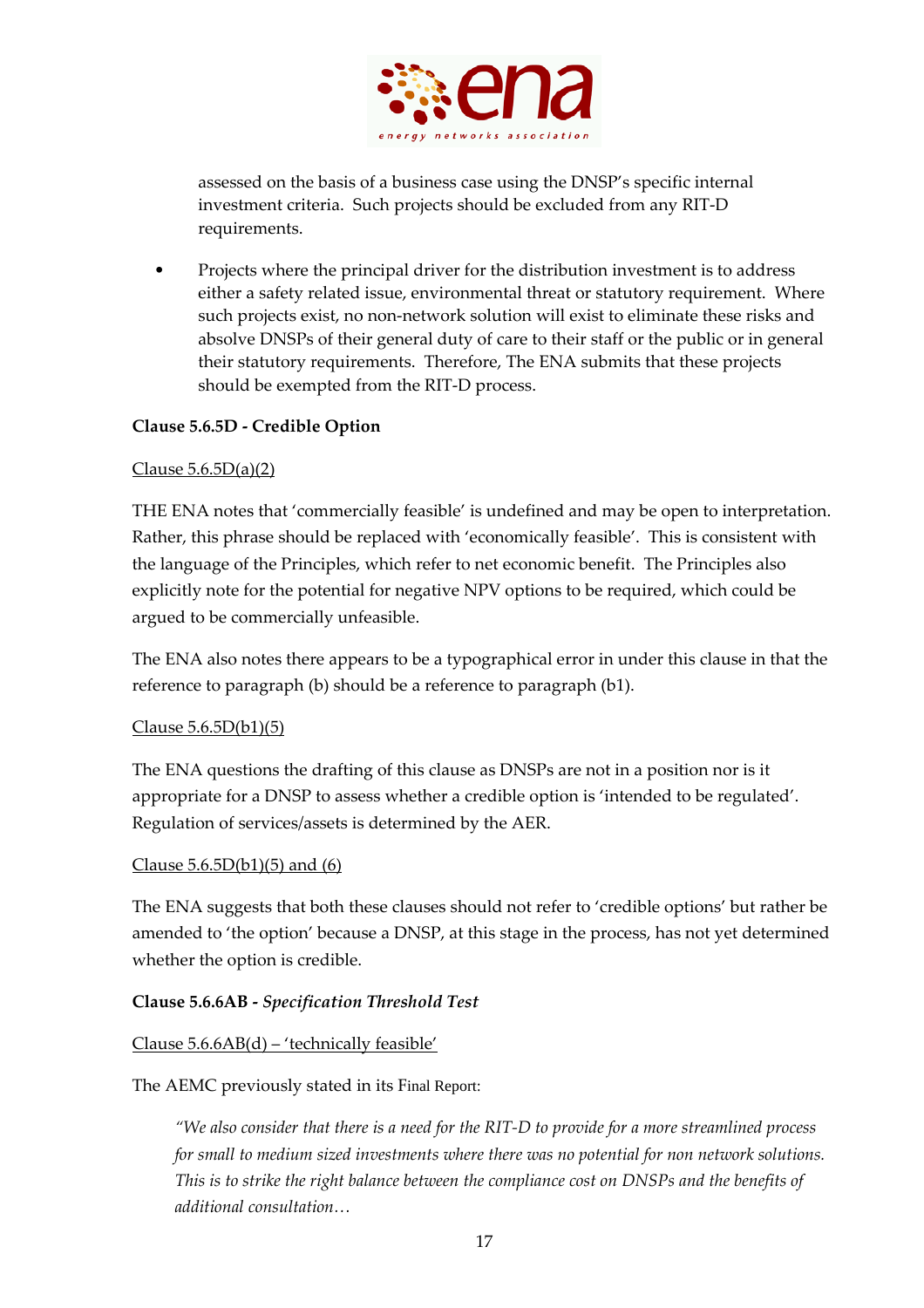

The Specification Threshold Test (STT), as it is currently drafted, allows fast-tracking of the assessment process only if the DNSP cannot identify a technically feasible non‐network option to defer or remove the need for investment. The ENA submits that the phrase 'technically feasible' would result in the DNSP never being able to exercise the STT, therefore rendering the STT ineffective.

Rather, the phrase 'technically feasible non‐network options' should be amended to 'credible non‐network options'. This amendment would require non‐network options to address the need, be economically/commercially and technically feasible and be able to be completed in a timely manner. This amendment would enable clauses  $5.6.6AB(d)(1)$  and (2) to be merged into a single requirement.

The ENA argues that this proposed amendment was the original intention of the AEMC, as highlighted in the AEMC's Final Report<sup>2</sup>:

"…if a DNSP identifies the potential for non‐network solutions under the STT and no non‐ network provider is identified with the non‐network option, the DNSP would still be required to consider the non‐network option under the project assessment process *as long as the option is commercially and technically feasible and can be implemented in sufficient time to meet the need."* 

# Clause 5.6.6AB(d) – 'proposed'

The ENA submits that the term 'proposed' under clause 5.6.6AB(d) and which is used in subsequent clauses (clause 5.6.6AB(m)), creates unnecessary confusion. At this stage of the RIT‐D the DNSP has not proposed any investment, the DNSP has only identified a need. As such, the phrase 'proposed investment' needs to be reworded to simply state 'investment', and the phrase "proposed distribution investment" to simply state "distribution investment".

# **Clause 5.6.6AB ‐ Project Specification Stage**

# Clauses 5.6.6AB(f)

<u> 1989 - Johann Barn, mars ar breithinn ar chuid ann an t-</u>

The ENA suggests that clause 5.6.6AB(f) is unnecessarily convoluted and should be amended to read as follows:

*'A Distribution Network Service Provider must carry out the requirements of paragraphs (g) to (l) where a Specification Threshold Test assessment by the Distribution Network Service Provider determines that there are credible options that are non‐network options which can either defer or remove the need for the proposed distribution investment'.* 

<sup>2</sup> AEMC 'Review of National Framework for Electricity Distribution Network Planning and Expansion' Final Report page 58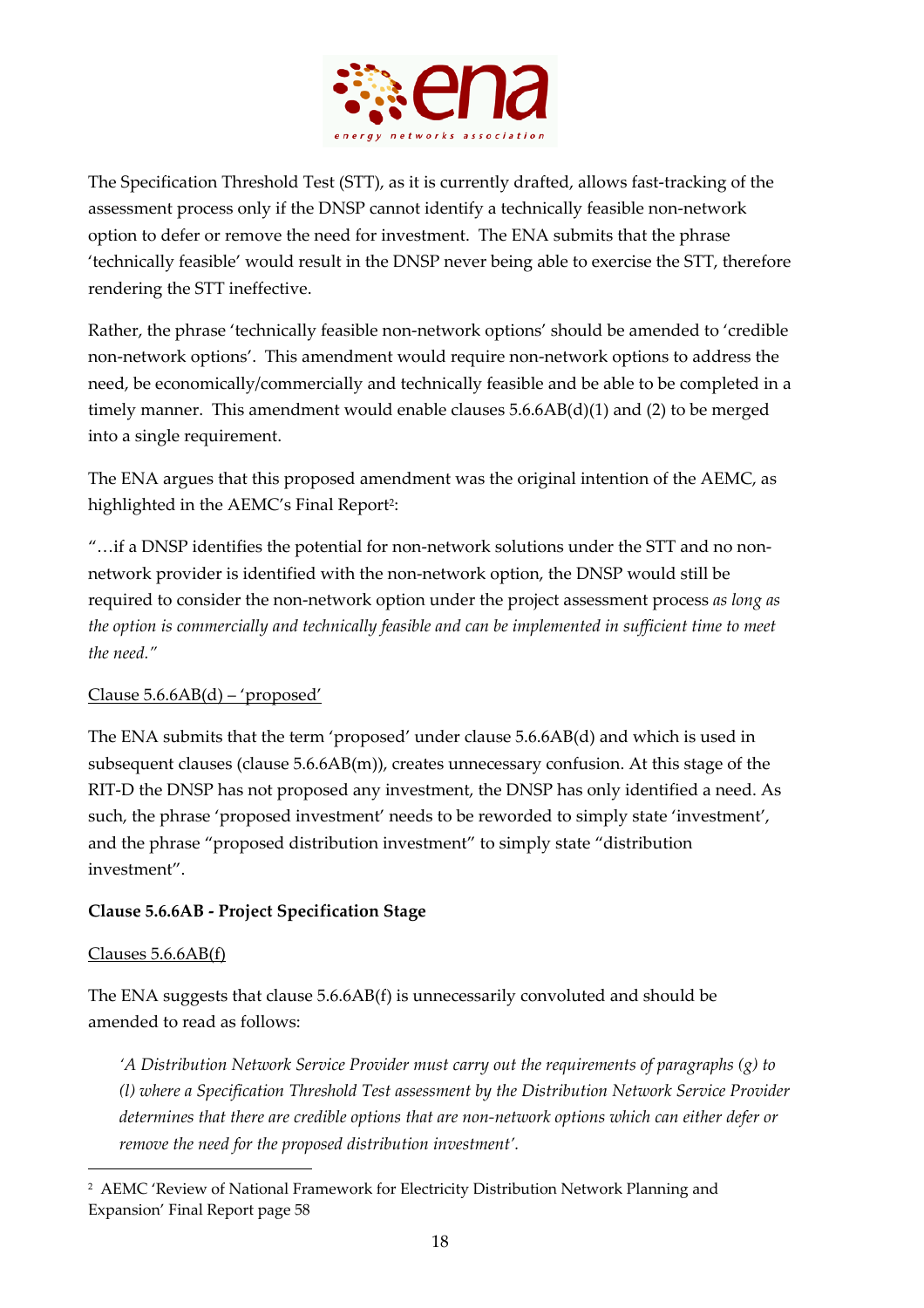

### **Draft Project Assessment Report (DPAR)**

#### Clauses 5.6.6AB(m)

The ENA notes that clause 5.6.6AB(m) is ambiguous and questions whether the time periods refer to the proceeding of the investment or the preparation of the DPAR. If it is assumed that the time periods relate to the preparation of the DPAR, then:

- what if the AER does not agree to extend the timeframe, and
- clarity is required as to when the 12 month period commences. For example, is it 12 months within the closing date of submissions on the project specification report or the STT?

The ENA suggests the following amendments to clause 5.6.6AB(m):

*If the Distribution Network Service Provider elects to proceed with the proposed distribution investment then, within:* 

*(1) 12 months, or* 

*(2) any longer time period as agreed to in writing by the AER* 

*of the end of the consultation period on a project specification report or (where relevant) the publication by the Distribution Network Service Provider of a Specification Threshold Test report, the Distribution Network Service Provider must prepare a draft project assessment report, having regard to the submissions received, if any, and publish that report.* 

The ENA questions what would happen if the AER rejected an application to extend the 12 month period. That is, would a DNSP be required to undertake another RIT-D?

#### *Final Project Assessment Report*

#### Clause  $5.6.6AB(x)$

The ENA believes that clause  $5.6.6AB(x)$  is ambiguous as it does not appear to contemplate the requirement to publish a FPAR after fast tracking RIT‐D through the DPAR exemption under clause 5.6.6AB(t). This means the requirement to set out matters detailed in the DPAR and summarise submissions on the DPAR is impossible, if a DPAR was never required to be published. The ENA suggests a clause be drafted that states:

*(1) A Distribution Network Service Provider is not required to comply with (x) if the Distribution Network Service Provider is exempt from publishing a draft project assessment report under paragraph (t).*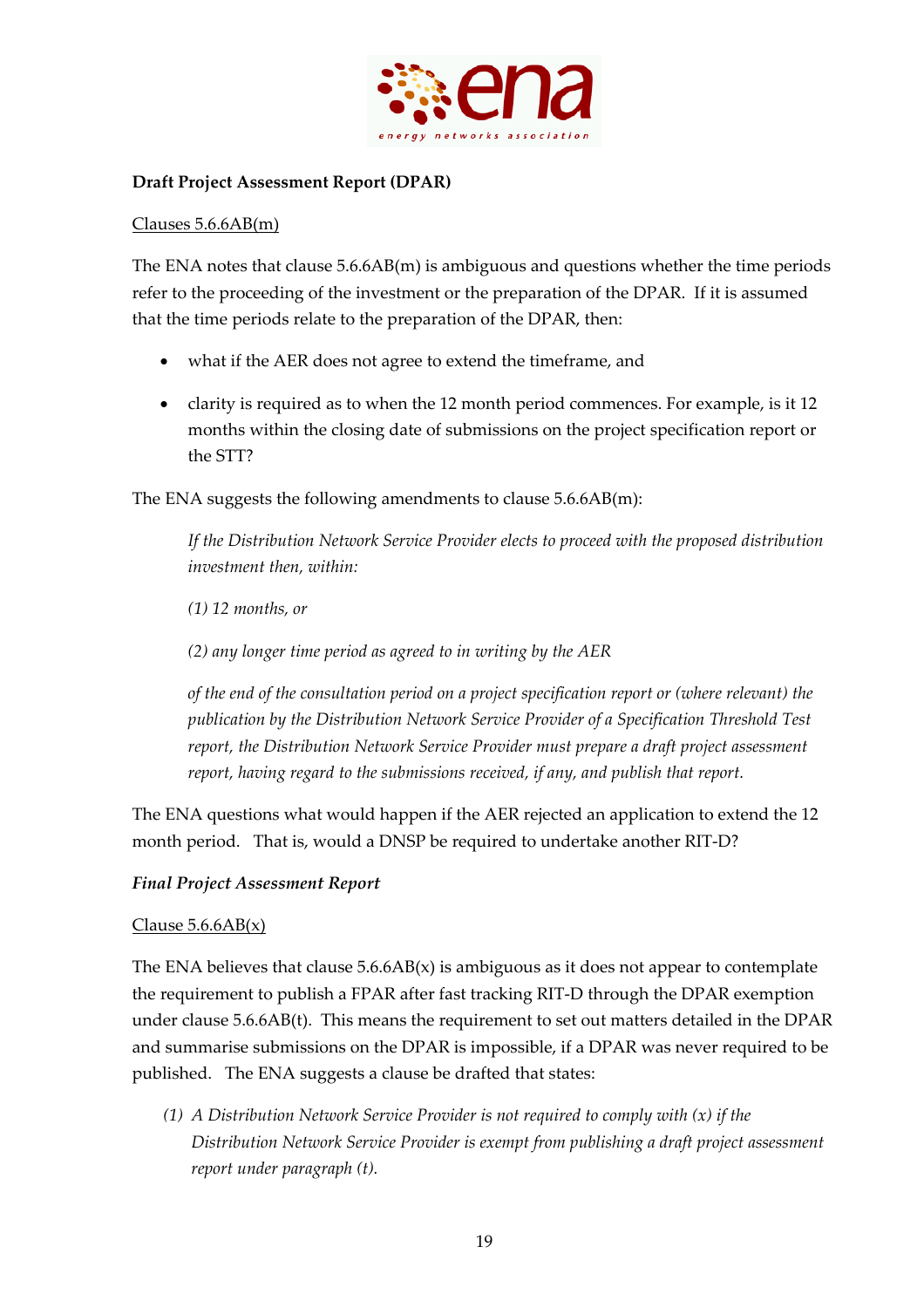

# **6 Dispute Resolution Process**

- 1. Do you consider the proposed scope of parties who could raise a dispute to be appropriate?
- 2. What are the implications (positive and negative) of allowing the AER to grant exemptions from the proposed dispute resolution process?
- 3. Is there a need to develop detail or specification around the process for applying to the AER for, and the AER approving, exemptions to the dispute resolution process?

The ENA strongly supports the proposal that the dispute resolution process be limited to compliance by a DNSP with the Rules in relation to its application of the RIT‐D (rather than the outcomes of the RIT‐D process).

These approaches will reduce the likelihood of ambiguity in the interpretation of compliance with processes and potential for dispute, by ensuring that compliance may be readily inferred and understood. This in turn will reduce the administrative burden and cost for regulated businesses and the AER alike and the likelihood of unnecessary delay in the assessment of investment projects.

In determining the scope of parties who can raise a dispute, the AEMC must remain cognisant of the potential for investment delays and possibility of disputes arising for reasons unrelated to the compliance with the Rules (e.g. environmental and social reasons). A dispute under the proposed RIT-D process, which is designed to ensure the economic development of distribution networks and the appropriate consideration of non‐network investments, should only be raised by parties that have been affected by an alleged non‐compliance with that process. The ENA suggests that the AER should produce guidelines or a framework as to how a dispute may be raised.

In addition to the scope of parties, the ENA believes the scope of matters that can be disputed should be limited to where:

- The party lodging the dispute did not submit a non‐network proposal to the project specification report. The right to lodge a dispute should be limited to those parties having an interest in the outcome of the FPAR; and
- The dispute was not raised during the DPAR and where the recommendation(s) in the FPAR have not changed significantly from the DPAR.

The ENA suggests that clause 5.6.6AC(b) be amended to include a subparagraph (3) which provides that: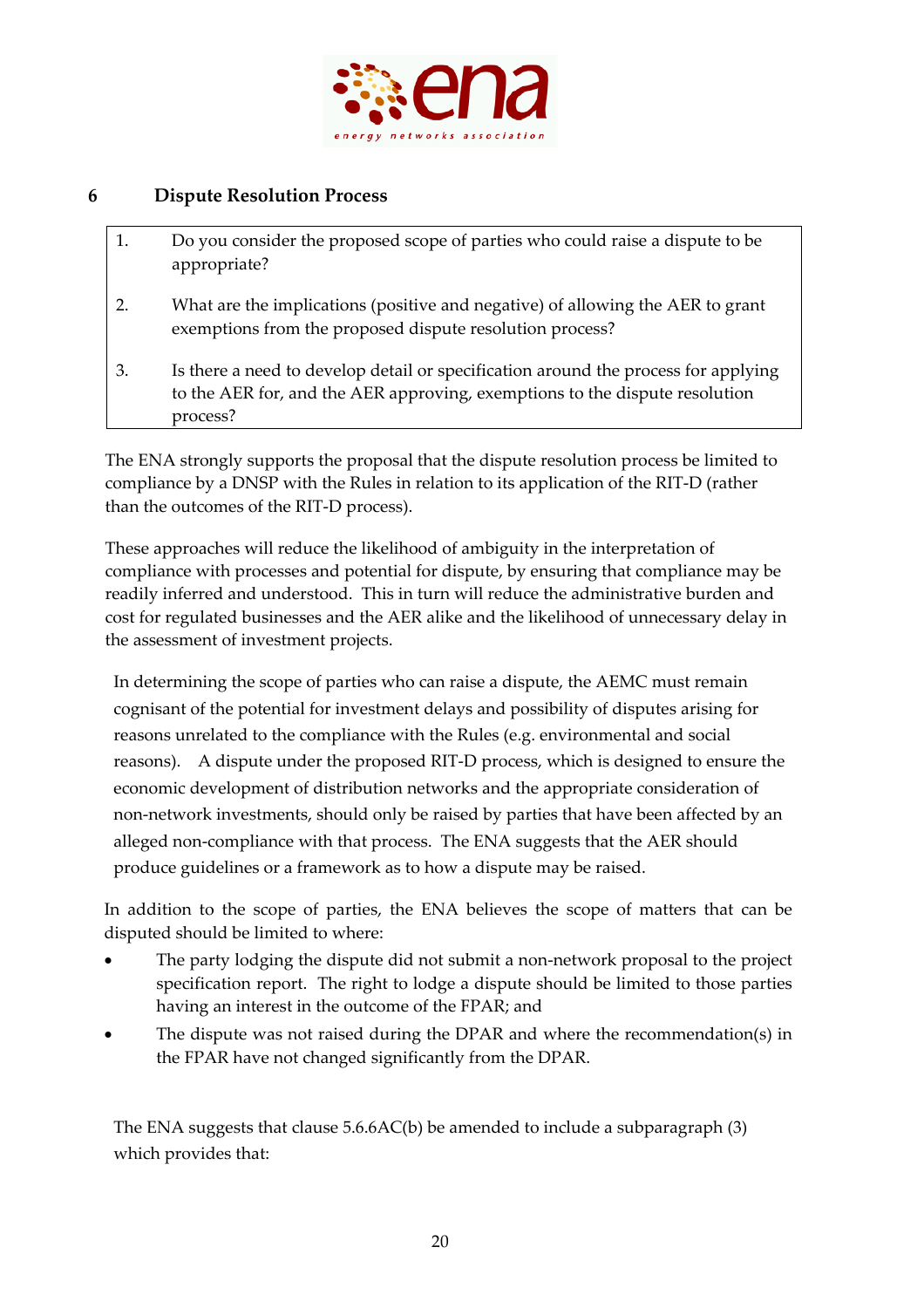

A dispute under this clause 5.6.6AC may not be raised in relation to any matters set out in the *final project assessment report which:*

*(3) are based on matters set out in the draft project assessment report and were not disputed during the consultation on the draft project assessment report under clause 5.6.6AB(o).*

This subparagraph will remove the opportunity for vexatious or frivolous disputes being raised on matters in the FPAR and limit the ability to wait until the dispute resolution stage to engage in the RIT‐D process.

The ENA notes that should the AEMC amend 5.6.6AC(b), clause 5.6.6A(b) should also be amended*.*

The ENA is supportive of the suggestion to develop specification around the process for applying to the AER for an exemption to the dispute resolution process.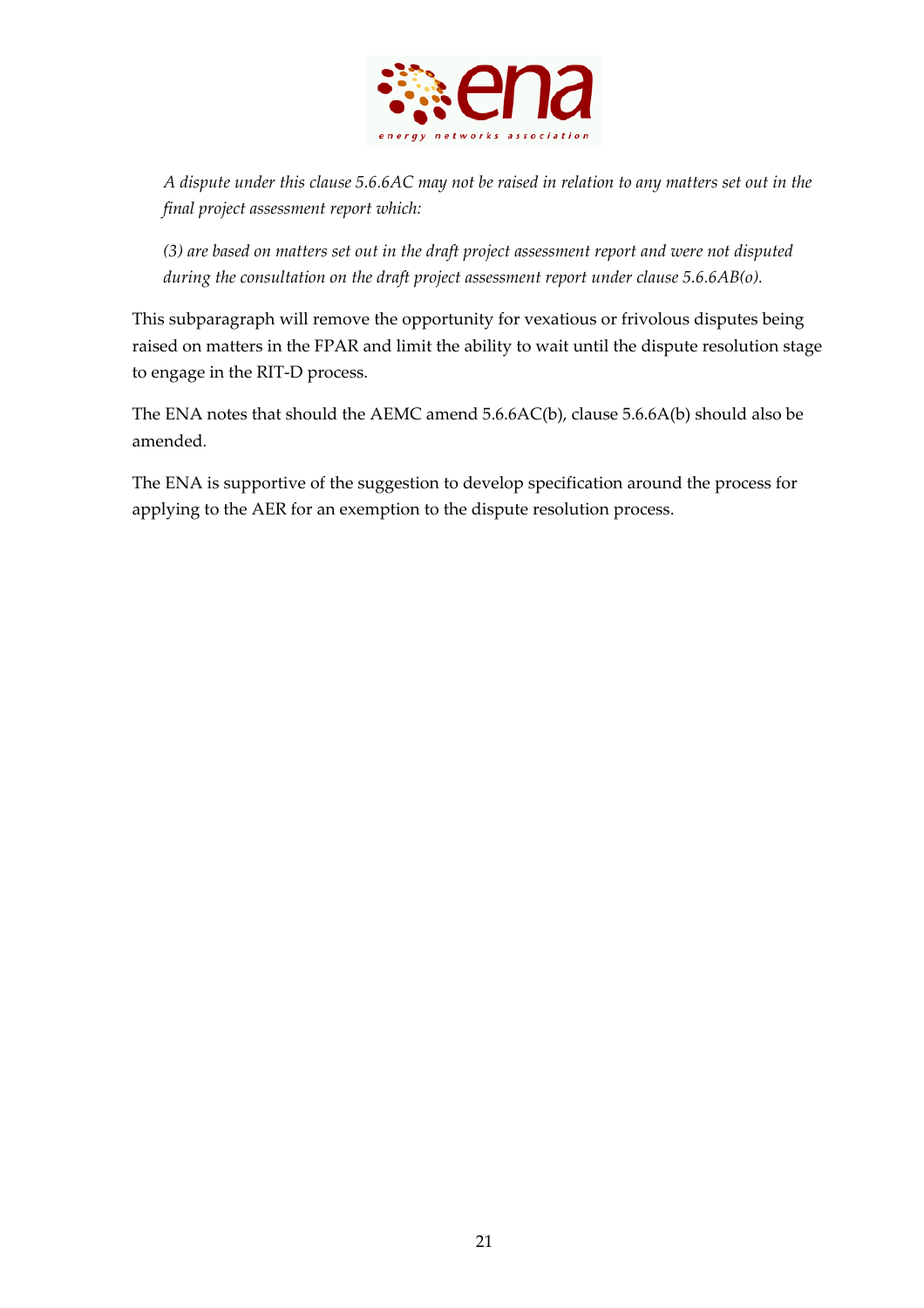

# **7 Transitional Arrangements**

- 1. Are there any issues in respect of the rolling back of jurisdictional requirements that may need to be supported or provided for by transitional provisions in the Rules?
- 2. If the proposed national framework was to be introduced, are the proposed timeframes appropriate to allow for the transition to the national framework?
- 3. Are there any other factors that should be taken into account in developing transitional provisions to enable the efficient potential application of the proposed Rule to all DNSPs?
- 4. From a market participant perspective, are there any implications in not aligning the proposed introduction of the national framework with the commencement of NECF?

In formulating Rule provisions to implement the outcomes of the Distribution Network Planning and Expansion Review, the ENA urges the AEMC to ensure that workable transition arrangements are set out, to facilitate the efficient ongoing development of the networks.

The ENA is concerned that the Draft Rules provide no guidance as to what stage a DNSP will be required to comply with RIT-D in relation to projects that have already started data analysis under the current Regulatory Test but have not completed the Regulatory Test. In addition, the ENA requests that for projects where consultation has already commenced under the Regulatory Test, that they continue through to finality under the current arrangements.

The ENA has concerns that the draft Rules do not appear to state that compliance with the RIT‐D procedures set out under clause 5.6.6AB can only commence after the publication of the RIT‐D and Application Guidelines by the AER. Without this clarity, DNSPs would need to comply as the Rules are made but before the AER has finalised their Guidelines. The ENA suggests that the draft Rules be amended to reflect this compliance requirement.

In addition, the AER has 12 months to publish the RIT‐D and Application Guidelines. The Draft Rules should specify the timeframe, after the release of the Guidelines, within which a DNSP is required to comply. The ENA suggests that at least a six month transitional period is necessary.

The ENA does not expect there will be any implications in not aligning the proposed introduction with the commencement of NECF. The introduction of NECF is to commence on 1 July 2012, which may be prior to the introduction of the national